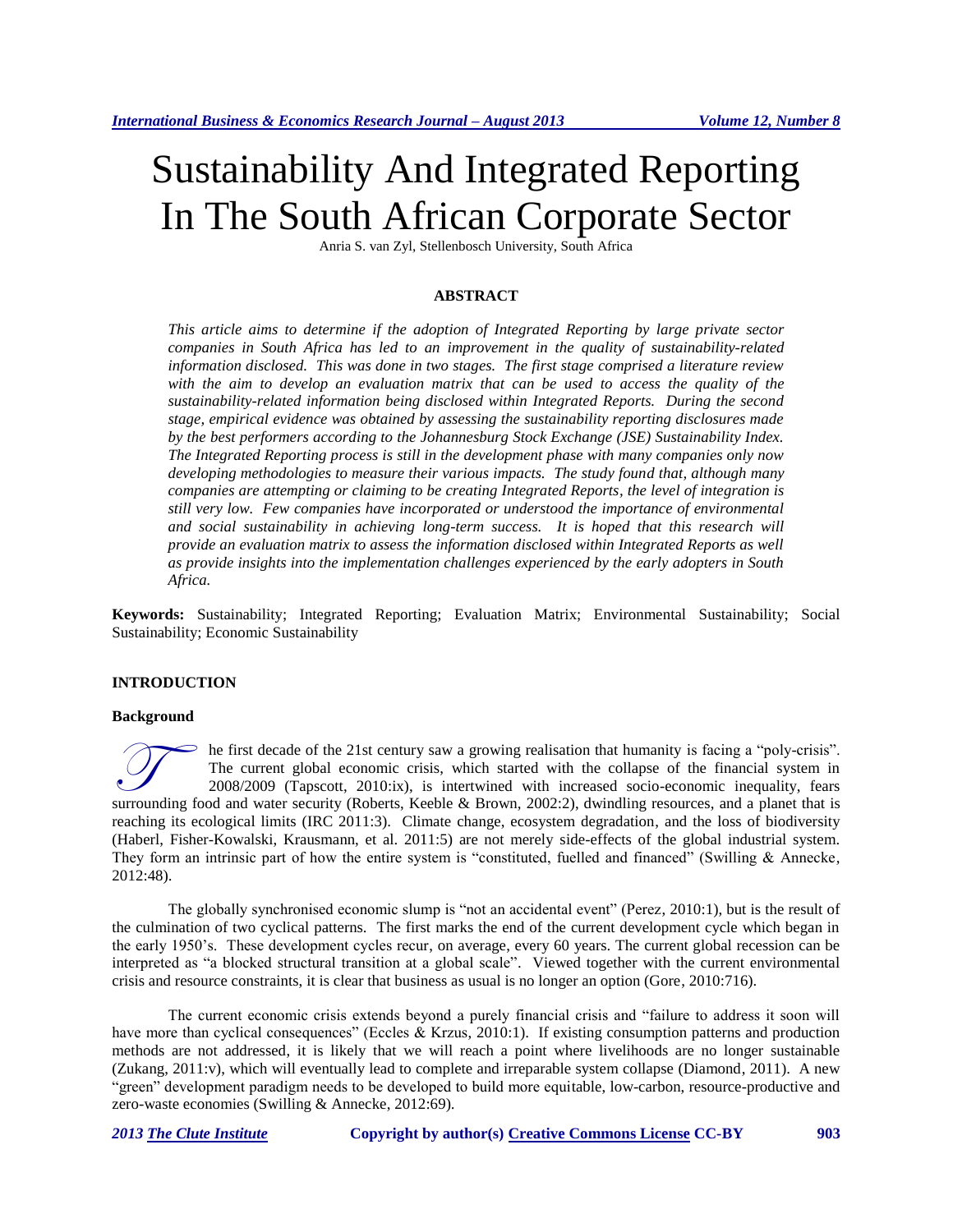The second cyclical pattern has to do with the manner in which technological revolutions are assimilated within the market system. Perez identified five major technological revolutions in the last 240 years, each containing a major technological bubble midway along the assimilation of each technological revolution (Perez, 2009:780, 2010:1-2). These bubbles mark the turning point between the "installation" and "deployment" phases of each revolution (Swilling & Annecke, 2012:66) and are triggered by the financial opportunities created by new technologies and results from the dysfunctional relationship between production capital and financial capital (Gore, 2010:720) .

The negative economic impact of the cyclical pattern associated with the current Information Revolution was amplified by the effects of the "double bubble", the dot.com bubble of 1997-2000, and the Easily Liquidity Bubble (ELB) of 2004-2009. According to Perez, these two bubbles are "two stages of the same phenomenon" (Perez, 2009:780). In a normal cycle, the dot.com crash would have triggered the "deployment" phase where more realistic production capital takes over from speculative financial capital (Perez, 2010:2). Various interventions by the Federal Reserve and neoliberal governments lead to a Ponzi-type ELB, characterized by massive concentrations of investments in paper assets and increased decoupling from the real economy. The paper economy eventually lost its value in 2007-2008 (Perez, 2009:780; Swilling & Annecke, 2012:61).

The interaction between production capital and financial capital is essential for the market economy. Production capital is a wealth creator and, with its long-term bias, is more suitable to create sustainable growth. Financial capital is flexible and mobile with a short-term bias, it reallocates wealth, and is essential to "force" new paradigm changes (Perez, 2010:2-3).

The ELB experienced in 2007-2008 resulted from a fundamental change in the structure of the market economy (Perez, 2009:801). State interventions allowed the financial world to remain in control of investment. Instead of investing in technological opportunities in the real economy, the abundant cheap credit searched for speculation opportunities. The new opportunities created by the Information Revolution saw the emergence of "futures, commodities, private capital buyouts, hedge funds, derivatives" and an array of "synthetic instruments from securitised mortgages to mutual hedging and credit default swaps" (Perez, 2009:791-2).

In order to remain competitive and ensure the loyalty of investors, production companies started to avoid long term projects and focussed on short-term gains measured in quarterly profits (Perez, 2009:789). Under increasing pressure from investors with a bias toward financial profits, many non-financial corporations started to increase their investment portfolios "to an extent that an increasing portion of their profits came from capital gains or dividends" (Perez, 2009:799). When the bubble finally burst, many companies were forced into bankruptcy and it again highlighted the growing concern among stakeholders that current financial reporting practices enables business leaders to conceal unsustainable business strategies (Roberts, Keeble & Brown, 2002:2).

Recovery from the current recession is more serious and complex than that of a "purely" financial crash. Policy and institutional changes should not merely be focussed on increasing overall investment and growth (Gore, 2010:725), but it should be guided towards investments that will ensure the transition into a sustainable development cycle.

South Africa, with its carbon intensive economy, is currently the 12th largest CO2 emitter in the world (National Treasury, 2010:3). Significant changes to government policies and strategies, corporate behaviour and public consumption patterns will be required in order to decouple economic growth from greenhouse gas emissions. These policy and institutional changes are made more challenging due to difficulties in reconciling environmental and sustainability issues with the conflicting relationships between poverty eradication, unemployment, low levels of education and service delivery, while still ensuring economic growth (DEAT, 2010:4; Robb, Tyler & Cloete, 2010).

The only way to ensure sustainable development is through environmental policies that ensure that the actions of individuals, businesses and government are sustainable (Connelly & Smith, 2003:161-162), yet many economists and businesses still criticize government policies that influence or dictate the behaviour of individuals and organisations (Clarke, Willis & Brown, 2000:285). The corporate sector still maintains that self-regulation and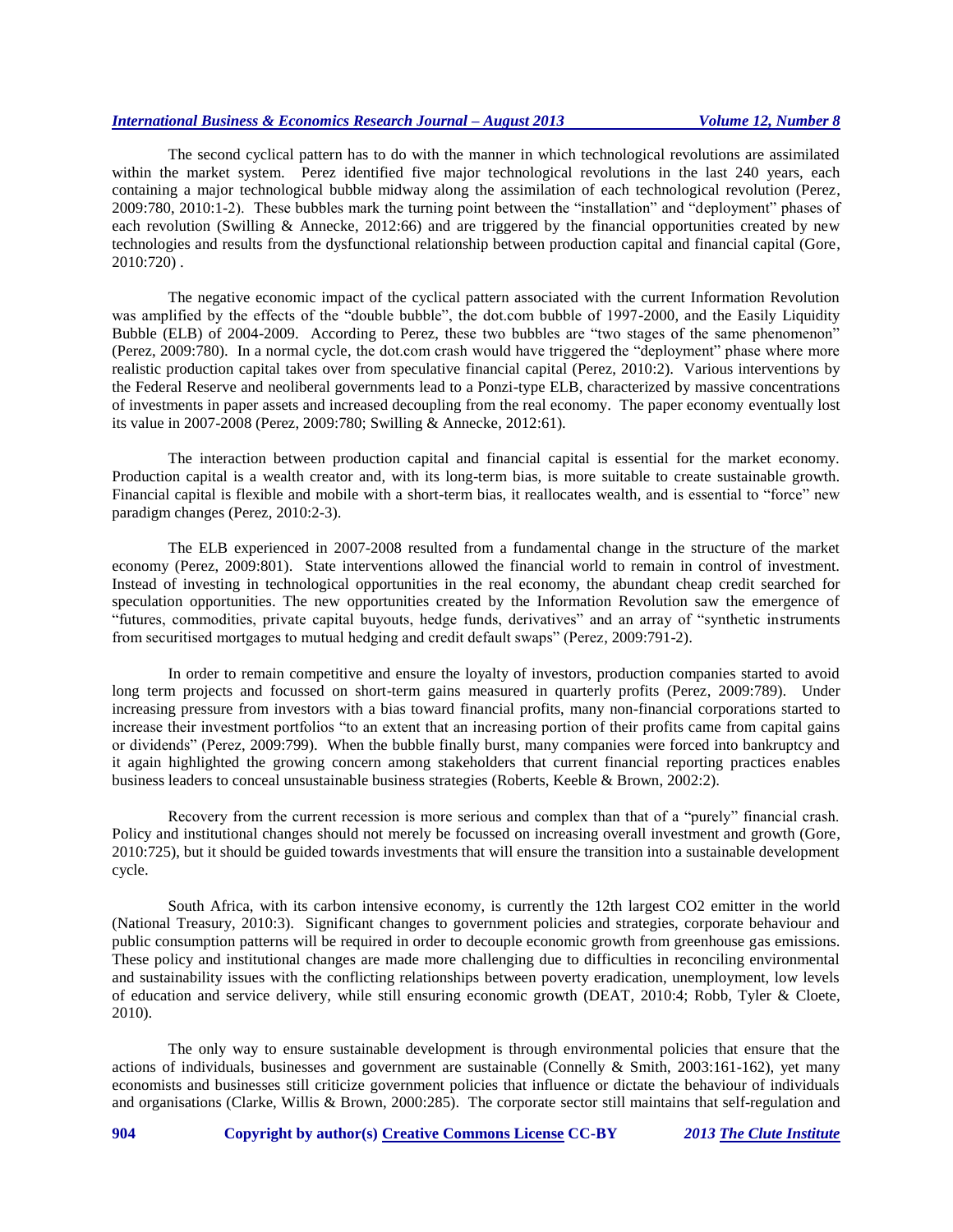voluntary codes of conduct will be more effective and efficient that any "government-imposed regulations or command-and-control regimes" (Elliot, 2004:119).

There is, however, a "widely-held suspicion" that individuals and businesses will not voluntarily take the required actions needed (Connelly & Smith, 2003:172) to achieve sustainable and equitable development. Corporate activity is a major direct and indirect cause of environmental decline through pollution, resource and environmental service exploitation, investment strategies, and environmental and social impacts of international trade (Elliott, 2004:116).

In the context of the current global recession and increasing evidence that the current economic model is environmentally and socially unsustainable, and growing concerns that the current corporate reporting practices are insufficient, new forms of accountability and increased transparency are being sought (King, 2011:1). The King code of Governance Principles for South Africa 2009 (referred to as King III) states that "current incremental changes toward sustainability are not sufficient – we need a fundamental shift in the way companies and directors act and organise themselves" (IoD, 2009:9). King III recommends the adoption of Integrated Reporting and the Integrated Report as an important element of this "fundamental shift" (King, 2011:1).

#### **The Emergence Of Integrated Reporting**

The preparation and filing of financial reports emerged out of the Great Depression of the 1930's in an attempt to provide potential investors with sufficient information to make informed investment decisions (King, 2011:1). These reports have gradually grown increasingly complex and voluminous due to ever-increasing accounting standards and disclosure requirements, yet they are increasingly less relevant and useful for analysts and investors as they are difficult for "even the most sophisticated users to understand" (Eccles & Krzus, 2010:51-52, 56). Corporate reporting based only on accounting standards are also increasingly being criticised as it allows companies to externalise environmental and social costs due to the fact that financial results are not placed within the context of the greater economy, society or the environment in which the firms operate (Terry, 2008:178).

During the 1990s, some companies started to voluntarily produce non-financial reports reflecting stakeholder calls for more informed corporate disclosure (King, 2011:1). The content of these reports varies considerably, but in general, it contains information regarding environmental, social and/or economic performance in a printed format (Visser, Matten, Pohl, *et al.*, 2010:293). Corporate social responsibility, sustainability, and triple bottom-line reporting has emerged as a thriving industry, with almost all major corporations now issuing annual reports detailing their social and/or environmental performance (Christian Aid, 2004:1,2; Norman & MacDonald, 2004:244; Munshi & Kurian, 2005:513). The premise behind these non-financial reports is that only the impacts that are measured and accounted for in a report will receive the necessary attention by the organisation's management and owners. Reporting is therefore seen as essential to ensure that organisations are socially and environmentally responsible (The Economist, 2009).

These "sustainability" reports have had little impact on the mainstream financial accounting and corporate reporting methodologies. In fact, it would seem that there are currently more "non-financial" reporting, but it has had little success in making business more accountable and responsible as evidenced by the fact that "at macro level, almost every indicator of our social, environmental, and ethical health is in decline" (Visser, 2011a:7-8). Major weaknesses of sustainability reports include: 1) that it is often disconnected from the organisation's financial reports, 2) that it is generally backward-looking, and 3) that it fails to provide a link between sustainability issues and the organisation's core strategy (King, 2011:1). These reports have failed to address the distrust among civil society regarding the intentions and practices of business (King, 2011:1) and are still viewed by many as merely a "branch of PR [public relations]" and a tool for improving company reputations (Christian Aid, 2004:1-2).

The recent crisis has also increased awareness that the term "non-financial information" is, in fact, a misnomer. The triple bottom-line that traditionally features in sustainability reporting is often viewed as external to the company. There is now a greater understanding that the triple bottom-line will "eventually have an effect on the long-term financial performance of the company" (IoD, 2012:3).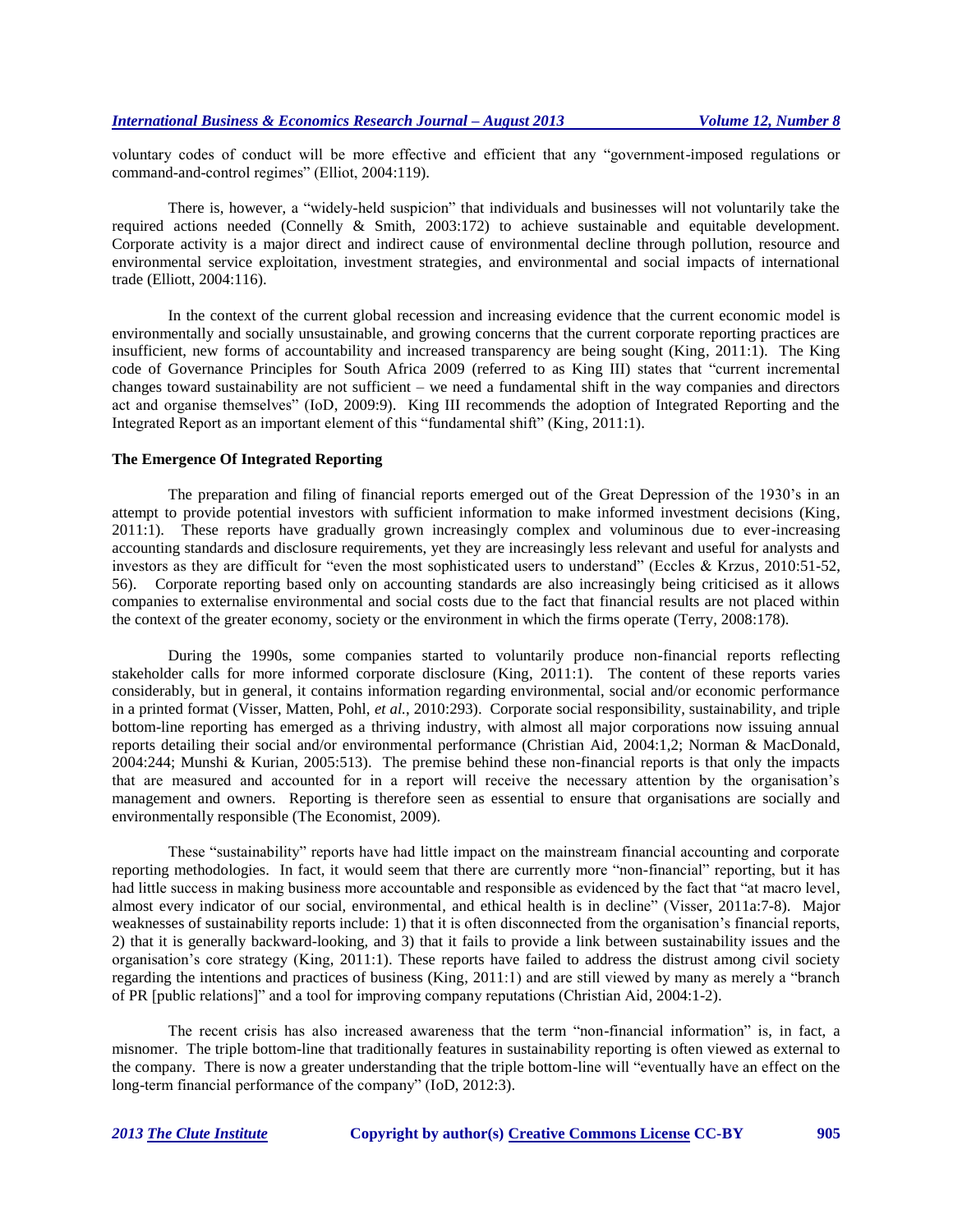Increased awareness of the need to be accountable to a wider stakeholder community (Visser, Matten, *et al.,* 2010:293) and that the triple bottom-line should rather reflect the triple context (IoD, 2012:3) prompted some companies to independently develop a new form of corporate reporting. The first U.S. company to create an Integrated Report was United Technologies Corporation in 2008. It was followed by American Electric Power and Southwest Airlines in 2009. In Europe, Integrated Reports were developed by the French insurance company AXA, the German chemical company BASF, the Swiss pharmaceutical company Novartis and the Dutch, Van Gansewinkel Group. The Global Reporting Initiative (GRI) reported that approximately 160 companies were producing Integrated Reports in 2010 (Eccles & Armbrester, 2011:13-14).

In South Africa, the 450 companies listed on the JSE are required to comply with King III and, as a result, have to issue an Integrated Report for financial years starting on/or after 1 March, 2010, or to provide an explanation why they have not done so (IRC, 2011:3). Explaining this step, Mervyn King noted:

*It is my belief that integrated reporting represents a significant and much needed evolution of reporting practice and will start influencing behaviour. It is my hope that it will prompt a greater understanding of the sustainability challenges facing humankind.* (- 2011:2)

The integrated reporting process can be visualised as an adapted Deming Cycle, shown in Figure 1. In a perfect integrated reporting process, as envisioned in King III and the Accounting for Sustainability Project, the process would start with a realisation by companies' regarding material sustainability issues and risks faced by them. Companies would then develop action plans and adapt the business strategy to address these risks. Key performance indicators would be developed and the implementation and progress would be monitored. The Integrated Report would then eventually be prepared and it would reflect the challenges and opportunities faced by companies during their journey toward becoming more sustainable, accountable and responsible.



**Figure 1: Integrated Reporting Process** (Adapted from A4S, 2007:2)

This evolution of the reporting process did not, however, happen naturally. By requiring companies to create an Integrated Report, many companies failed to start the process with the development of a clear understanding of the sustainability issues or risks they are meant to be reporting on. Instead, they started the process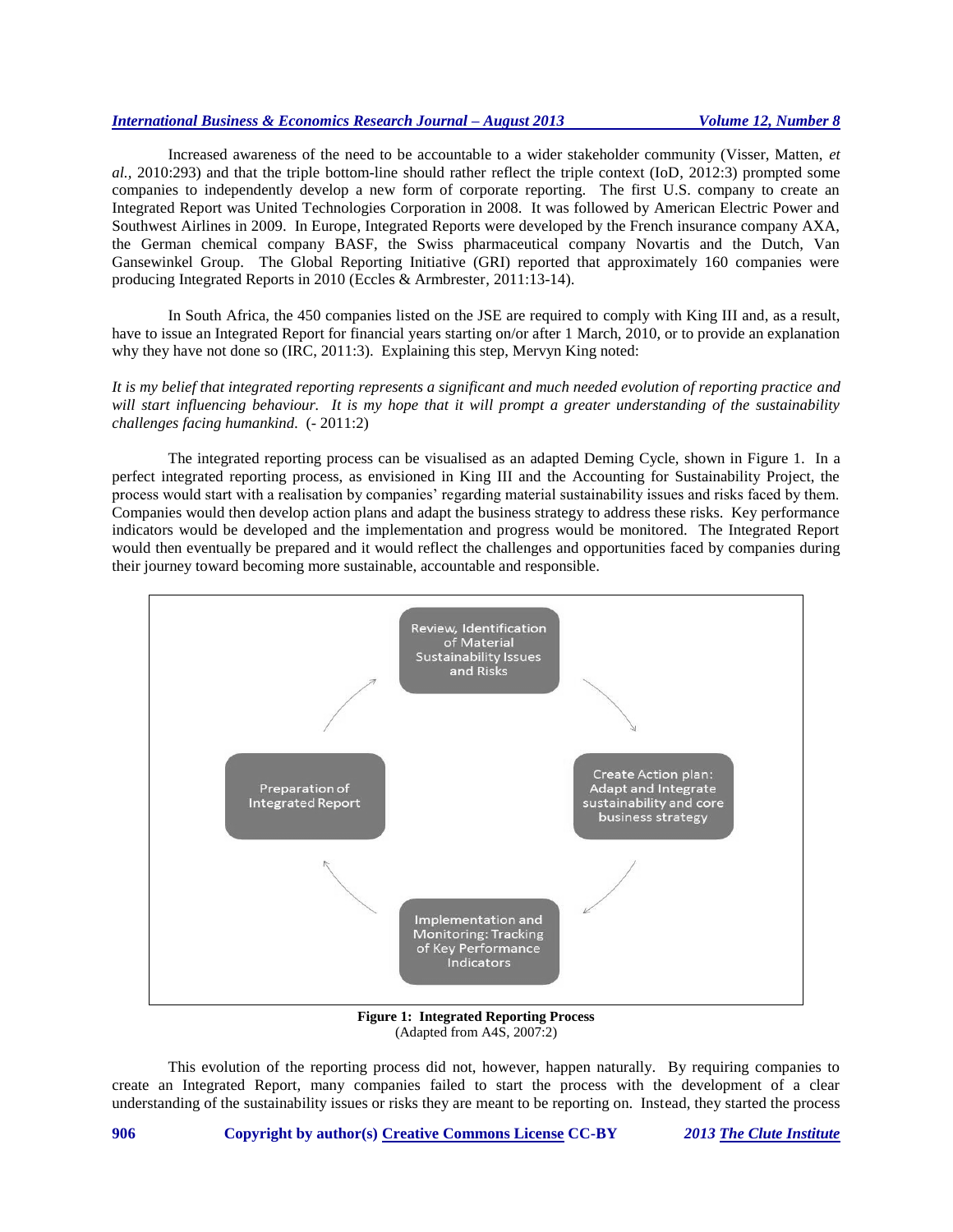with the preparation of an Integrate Report and the collection of data points they deem to be important for disclosure purposes. However it is still hoped that the preparation of the Integrated Report would help companies to identify weaknesses and data requirements which would make companies more aware of sustainability issues. This awareness, it is hoped, would lead to changed corporate behaviour and the adoption of a more sustainable business strategy (Eccles & Krzus, 2010:2-3, 23; IRC, 2011:4).

# **PROBLEM STATEMENT AND OBJECTIVES**

If the preparation of an Integrated Report leads to more sustainable business processes and a greater awareness of business operations that are unsustainable, the report should contain sufficient information that would enable companies to learn from the process. The report would also reveal that companies are beginning to understand their positive and negative impacts relating to the natural environment and society regarding equity, health, and poverty. This would be evidenced by clear linkages between the identified risks, corporate strategy, and the performance indicators that are measured and disclosed.

This paper aims to empirically test the assumption that the preparation of Integrated Reports will lead to an improvement in the quality of sustainability-related information disclosed and that this disclosure will be sufficient to allow for a meaningful review and learning process by companies. This learning process is essential for companies who wish to become more sustainable.

This review will be performed after the development of an evaluation matrix that can be used to access the quality of the sustainability-related information being disclosed within Integrated Reports. The study has three specific limitations:

- It is limited to the best performers and the findings might not be representative of the sustainability reporting practices of the larger corporate sector in South Africa.
- The content analysis techniques of sustainability reports might have specific limitations, such as the risk of capturing an incomplete picture of the company's business, but "it is a widely accepted and recognised research instrument" (Marx & van Dyk, 2011:105).
- The study was performed prior to the finalisation of both the Integrated Reporting Committee (IRC) and the International Integrated Reporting Committee's (IIRC) Frameworks on Integrated Reporting and only the provisional guidelines contained in the discussion documents (IRC, 2011; IIRC, 2011) could therefore be considered.

#### **DEVELOPMENT OF AN EVALUATION MATRIX**

#### **Defining Integrated Reporting and the Integrated Report**

Currently, in the absence of the completed framework, there is still no "exact definition of what it means to be doing Integrated Reporting" (Eccles & Armbrester, 2011:14) and what an Integrated Report should represent. The descriptions and definitions offered by the three main guidance documents available to South African companies; namely, the discussion papers prepared by the IRC, the IIRC, and King III, should be seen in light of the objectives of each of these papers as they address different facets on integrated reporting (IoD, 2012:2).

King III places a strong emphasis on integrated thinking and strategy - in other words, the process of which the outcome is the Integrated Report. King III does not prescribe the format of the Integrated Report; according to the code, the form, is "less important than the substance" and it should provide evidence of the "integrated thinking of the collective mind of the board". King, III therefore operates on a conceptual level. The IRC and IIRC discussion papers focus on implementation proposals (IoD, 2012:4). Without providing a single concise definition, the three documents do provide the following main characteristics which should be associated with an Integrated Report:

 The report should address material information regarding the company's strategy, performance, prospects, and governance. This information should reflect the commercial, social, and environmental context in which the company operates.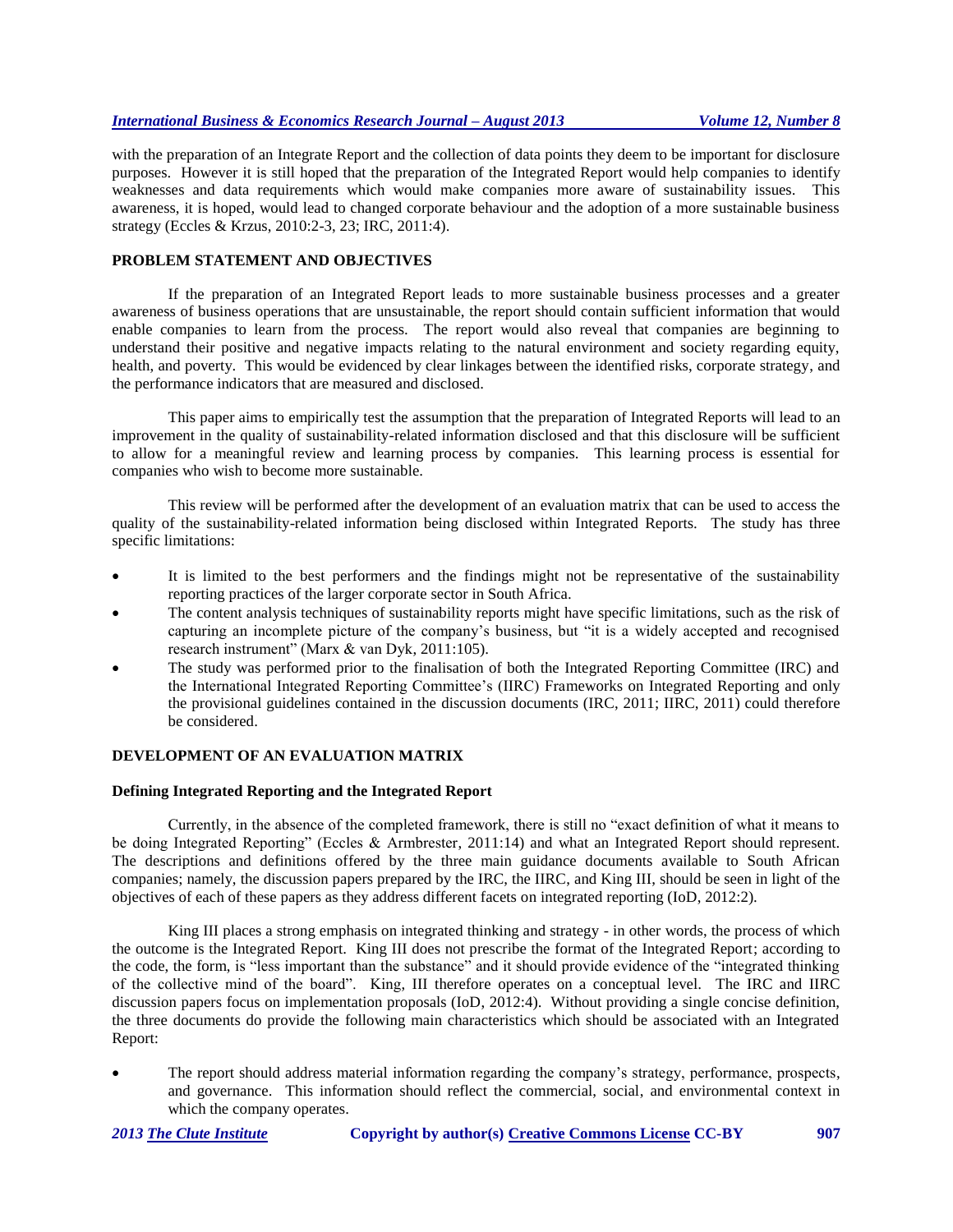- It should provide evidence which demonstrates that the company is a responsible corporate citizen by reporting on material positive and negative impacts of its activities on the economy, society, and the environment. It should also disclose the companies' dependencies thereon and the related risks.
- It should provide information about how it creates and sustains value as well as the company's prospects for future value creation. In this context, value is no longer understood as being only financial in nature. (IoD, 2009, 2012:3; IRC, 2011; IIRC, 2011)

#### **Relevant Frameworks, Regulations, Codes And Standards**

The IRC Framework includes guidance on which sustainability reporting and performance frameworks should be considered during the preparation of an Integrated Report (IRC, 2011:5). The list of standards and regulations that were identified (IRC, 2011:5, Deloitte, 2012:94-97, Marx & van Dyk, 2011:109-110, Terry 2008:154-170, 201-211) and consulted during the literature review, and which informed the framework used during the analysis of the sustainability disclosures of the sampled corporate reports, includes:

- Framework for Integrated Reporting and the Integrated Report. Discussion Paper (IRC, 2011)
- Toward Integrated Reporting: Communicating Value in the 21<sup>st</sup> Century. Discussion Paper (IIRC, 2011)
- King Code on Governance Principles (King, III) (IoD, 2009)
- Code for Responsible Investing by Institutional Investors in South Africa (IoD, 2011)
- JSE Socially Responsible Investment (SRI) Index Minimum Requirements and Criteria (JSE, 2011b)
- The Global Reporting Initiative Third Generation (GRI G3) Sustainability Reporting Guidelines (GRI, 2011)

#### **Sustainability**

The term "sustainability" is running the risk of becoming over-used and meaningless. Through repetition, "sustainability" is becoming synonymous with attitudes and activities (Gray, 2010:49) which bear little resemblance to what a true sustainable system would look like (Fisher-Kowalski, 2011:153). Scientific research is increasingly showing that most business reporting on sustainability and much of the business activities designed to promote sustainability "actually have little, if anything, to do with sustainability" (Gray, 2010:48). As Professor Rob Gray pointed out:

# *Indeed these accounts might most easily be interpreted as how organisations would like to understand sustainability*  and how, in turn, it would convenience them if the body politic would accede to such a view. (2010:48)

Business is in the process of constructing the dominant discourse around sustainability, but in a way which ignores scientific consensus, the development literature, and the development community (Gray, 2010:48; Milne, Ball & Gray, 2005:1, 12). Barkemeyer *et al.* found that "there has been a significant shift in the tone of discourse within ... business codes and guidelines, away from the original framing by Brundtland" (2011). These subtle changes in the definition of sustainable development allow companies to choose and use only the codes and guidelines that they consider relevant to their particular view of sustainability. This also allows companies to commit to "sustainability" principles without making tangible commitments toward sustainability. The varying nature of disclosure and the fact that most reports are not independently assured make it difficult to compare the performance of different companies (Norman & MacDonald; 2004:112, 256).

By benchmarking and awarding the "sustainability" claims of companies made in their corporate reports we are legitimising and reinforcing the very activities that caused our sustainability concerns in the first place (Gray, 2010:58). Benchmarking is, however, essential for investors who need to identify the most socially responsible companies to invest in.

Many corporations claim to be contributing to the well-being and upliftment of society and the economy by increasing their profits and by providing employment. "Sustainability" in this context, is synonymous with a companies' ability to remain a going concern into the foreseeable future (Milne *et al.*, 2005; Terry 2008:144).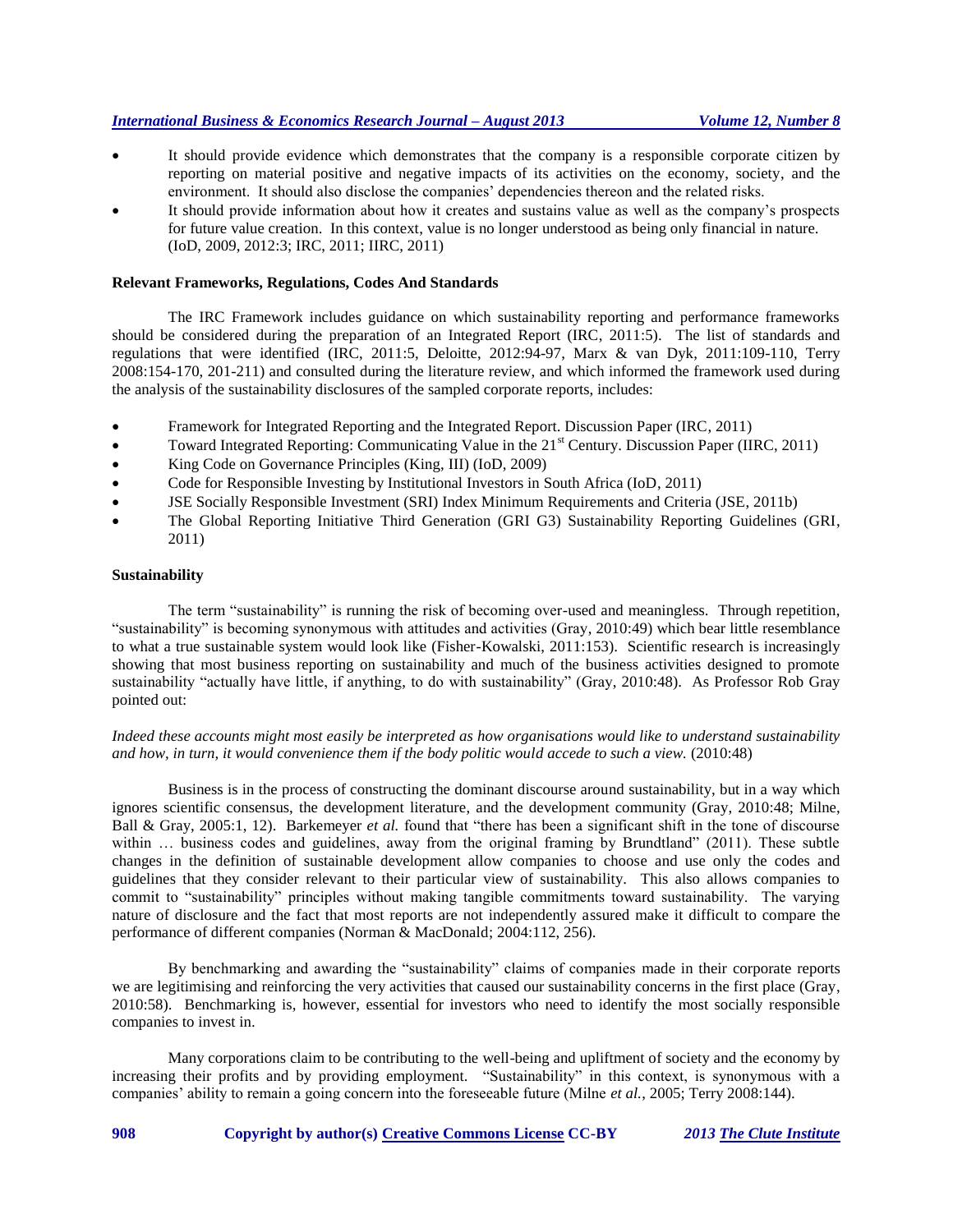In an attempt to re-align and diminish ambiguity, King III provided a definition of "sustainability" in a business context:

*Sustainability of a company means conducting operations in a manner that meets existing needs without compromising the ability of the future generations to meet their needs. It means having regard for the impact that the business operations have on the economic life of the community in which it operates. Sustainability includes environmental, social, and governance issues.* (IoD, 2009:61)

The definition is still too vague to allow us to be able to identify whether companies are actively contributing to sustainability or not. The King III definition requires consideration for inter- and intra-generational equity. The traditional triple bottom-line approach is also expanded to include a fourth criteria; namely, governance. This follows the emerging trend for responsible Investor indexes to replace the traditional "economic" criteria in the triple bottom-line with governance (JSE, 2011b:4).

Our ability to define "sustainability" is more than just a linguistic or philosophical exercise; it lies at the heart of the challenge of changing our existing business paradigm. As Gray and Bebbington noted:

*The real tragedy is that if sustainable business organizations are ever to be achieved, then societies, individually and collectively, need to know the extent to which corporations, with the very best will in the world, are not capable of delivering sustainability. It is this – accountability for the extent to which a corporation cannot be sustainable, socially responsible and/or environmental benign – that is the real potential of corporate reporting.* (Gray, Bebbington, 2007:387)

It is unlikely that we will ever be able to determine a commonly held definition for "sustainability" and "sustainable development"; however, Environmental Governance has developed into a popular strategy to address "unsustainable" development patterns (Kotzé, 2009:103).

#### **Defining "Authentic" Sustainable Development For Corporate Governance**

Sustainability indicators and minimum standards are essential to address corporations' tendencies to make unfounded, unsupported and potentially dangerous sustainability claims (Gray, 2010:57). Recently the U.N. Secretary General, Ban Ki-Moon, indicated that the development of a new sustainable development index, or a set of indicators, would be an important point on the agenda of the Rio+20 Conference (U.N., 2012a:2). This was not achieved at the conference, but paragraph 47 did emphasise the importance of integrating sustainability information into corporate reporting and expressed the need to develop benchmarks and frameworks (U.N., 2012b:8).

King III recommends the use of the Global Reporting Initiative (GRI) reporting guidelines (IoD, 2009:110). Although the GRI seeks to "approximate a notion of sustainability", no attempt is made to derive substantive relationships between the exigencies of global sustainability and organisational activities and the bases of the claims to be an account or a report of sustainability are therefore primarily rhetorical" (Gray, 2010:50).

It should, however, be noted that there are significant gaps between what the various reporting guidelines require and what companies actually end up reporting (Barkemeyer *et al*., 2011; Gray & Bebbington, 2007:376; Milne *et al*., 2005:8). Many of these guidelines, including the GRI, inadvertently allow companies to adopt a "tickthe-box" approach (Terry, 2008:243) allowing companies to adopt a quality management model that only focuses on incremental improvements. The risk of this approach is that the incremental improvements can distract "attention from the larger problems and deeper impacts of the business" (Visser, 2011a:9-10). King III attempts to bridge this problem through promoting the concept of integration and contextualisation; this brings "corporate sustainability" closer in line with the concept of "sustainable development", as enshrined in South African environmental legislation.

From a legal perspective, all South African companies have to comply with the concept of "ecologically sustainable development" set out in the National Environmental Management Act (NEMA) (South Africa, 1998) and section 24(b)(iii) of the Bill of Rights included in the Constitution (South Africa, 1996). The notion attempts to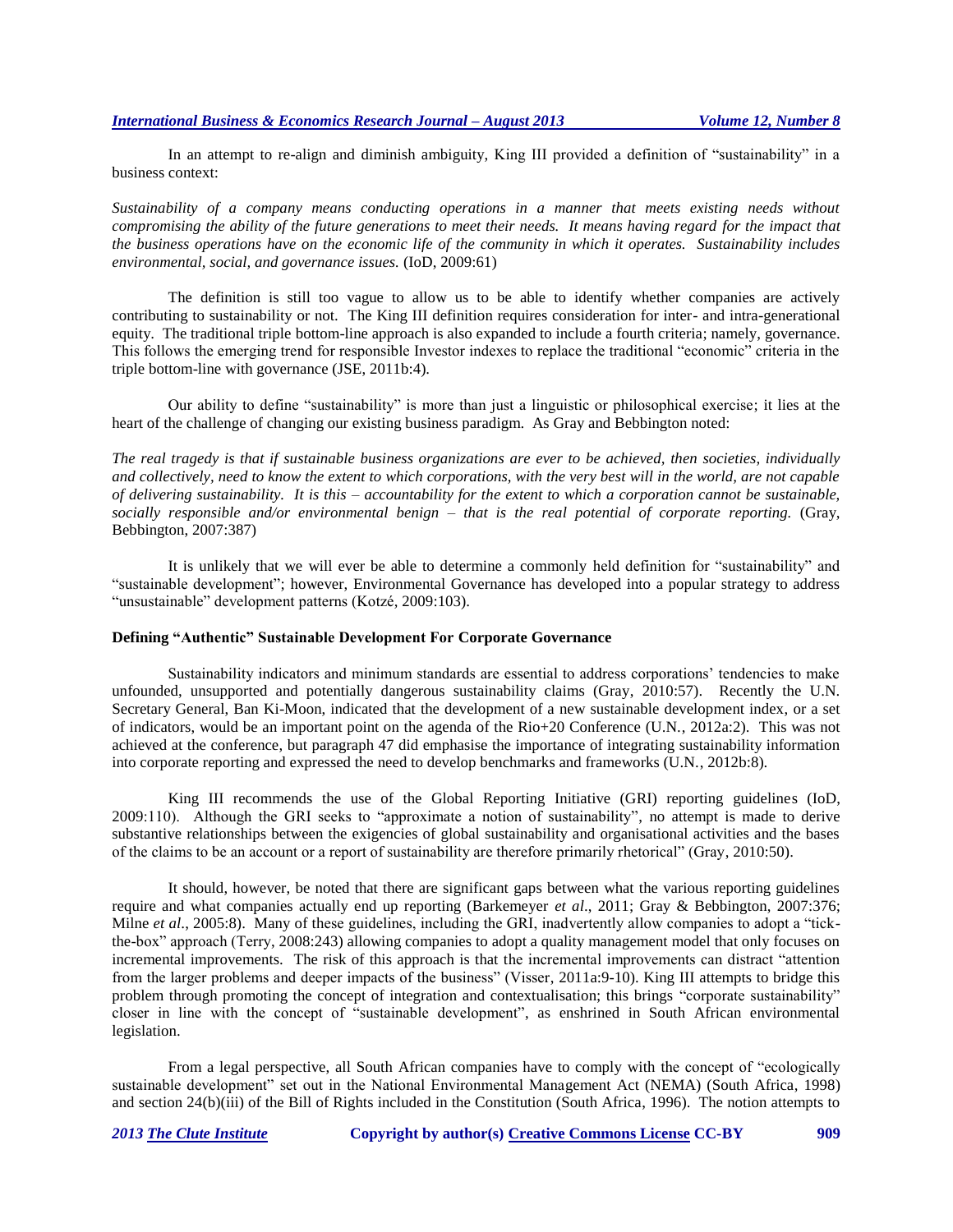integrate environmental protection, economic development, and social upliftment into decision-making (Glazewski, 2005:13-14).

As with the King III definition, the NEMA definition poses implementation challenges regarding the weight to be assigned to the different elements (environment, society, and the economy) during decision-making. It also fails to provide definitive guidance regarding the weight that existing stakeholder needs should carry compared to that of future undefined generations.

NEMA chapter 1 contains 18 national environmental management principles which reflect international trends in sustainable development, such as the precautionary, preventative, and the polluter pays principles. Some of the principles are, however, "peculiar to South Africa and reflect the need to redress the country's apartheid past" (Glazewski, 2005:141-142). These 18 principles, together with the eight sustainable development factors (NEMA Section  $(2)(4)(a)$ ) (Glazewski, 2005:141), should form the minimum requirements against which sustainable development are measured. With the exception of the last seven principles (Section  $(2)(4)(1) - (r)$ ), which apply directly to organs of state and government policies, the principles, as applicable, will underpin the evaluation matrix.

#### **Disclosure Of The Scope Of Sustainability Concerns**

The usefulness and value of the produced report are determined by the scope and boundary decided on by the individual company. This is intrinsically linked to two key concepts: firstly, the manner in which the company chooses to define "sustainability" and secondly, but equally important, is the manner in which the individual firm views "accountability".

"Accountability" can be defined as "the duty to provide an account or reckoning of those actions for which one is held responsible" (Cooper & Owen, 2007:651). Central to this concept are two questions:

- To whom are companies accountable?
- For what are they responsible?
	- (Gray, 2006, 2010, 2012; Cooper & Owen, 2007)

As mentioned earlier, there is currently no single definition of what an Integrated Report should represent, which has led to the development of various interpretations. Broadly speaking, there are currently two schools of thought. The first defines the Integrated Report as:

*… an annual report that comprises a holistic and integrated representation of the entity's efforts to enhance and preserve long-term sustainably in all its dimensions without unduly sacrificing short-term performance.* (Deloitte, 2012:9, emphasis added).

If a company sees themselves as mainly accountable toward investors (Gray, 2012; Massie, 2010:3-4) and that their sole responsibility is not to "sacrifice short-term performance", it is debatable that the stakeholder engagement process advocated by Integrated Reporting will allow stakeholders to "meaningfully influence specific aspects of corporate decision-making" and that the "decisions reached [will] … be in the interest of stakeholders other than shareholders" (Cooper & Owen, 2007:656). From this viewpoint, society and the environment in which the organisation operates is seen as a source of risks and threats to stakeholder wealth and value creation which should be mitigated (Massie, 2010:4). Organisations that are able to convert these risks into opportunities for "value" creation will be successful in the long term. This viewpoint requires companies to clearly disclose to their investors the motivation behind and the associated expenses that will be incurred by their Corporate Social Responsibility (CSR) or Corporate Social Investment (CSI) activities.

The opposing viewpoint sees shareholder value creation as a risk and threat to the long-term sustainability of society and the planet. A company is accountable to stakeholders (of which shareholders are only one group) and is responsible to minimise or avoid the negative impacts imposed as a result of their activities on society and the planet (Eccles & Krazus, 2010:3-4, 23; Massie, 2010:5). Integration is therefore more than just the implementation of new systems and strategies or the writing of cheques, but a deep rooted cultural change within the organisation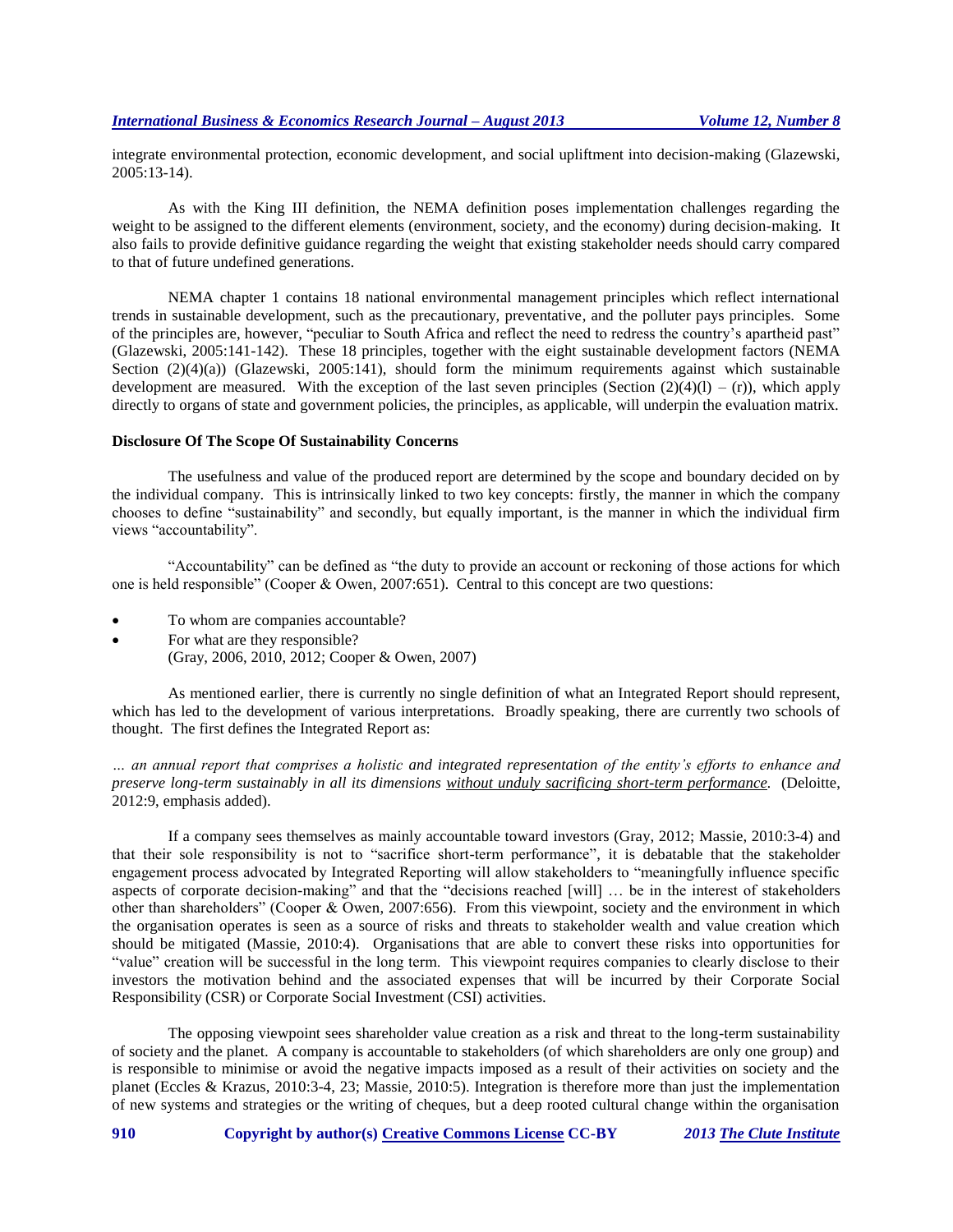and by their investors, based on a new set of ethics and moral standards (Visser, 2011b). It is this latter viewpoint in which the Integrated Report reflects "an honest confrontation with the organisation's own unsustainability" (Spence & Gray, 2007:72) which is more likely to contribute toward "authentic" sustainable development, as it allows companies to look for opportunities to create shared value for themselves and society (Porter & Kramer, 2006:84). These benefits are then no longer incidental to the company's business (Porter & Kramer, 2006:88) and companies are less likely to defer these activities in times of economic hardship.

The viewpoint adopted by companies will directly influence their stakeholder engagement process and the subjective judgements used to rank stakeholder concerns (IoD, 2009:100-106). It will also influence their choice regarding the method used to determine materiality. This, in turn, influences which concerns are deemed material enough to form part of the corporate strategy and to be disclosed and discussed within the Integrated Report. The IRC framework concedes that it "necessitates a high degree of judgment, care, and skill" (2011:9). Each company is left to themselves to determine and define their own processes.

"Sustainability" claims made by companies in their reports should be underpinned by evidence of the integration of "authentic" sustainability into decision-making and these decisions are based on an inclusive stakeholder engagement process. The following four aspects should be disclosed:

#### *Integration*

The concept of integration is based on the principles contained in NEMA sections 2(3), 4(b) and 4(i) and can be summarised as follows: social, economic, and environmental impacts are linked and interrelated and all decisions must be based on thorough and integrated assessments, as well as the consideration and evaluation of both the advantages and disadvantages associated with the impacts of activities (South Africa, 1998:11-12). The needs of future generations must also be considered during these assessments (Glazweksi, 2005:16-17).

#### *Stakeholder Engagement*

NEMA sections 4(f) and 4(h) require that all interested and affected parties must be allowed to participate in environmental governance. Equitable and effective participation must be ensured by developing stakeholder understanding, skills, and capacity, as necessary, through "environmental education, the raising of environmental awareness, the sharing of knowledge and experience and other appropriate means" (South Africa, 1998:11-12). King III refers to this as ensuring the "inclusivity of stakeholders" (IoD, 2009:13).

#### *Materiality*

King III stipulates that legitimate interest and expectations of stakeholders must be taken into account (IoD, 2009:13). The concept of materiality attempts to ensure that materiality is set at an appropriate level which still ensures that the interests, needs, and values of all interested and affected parties are taken into account (NEMA section  $4(g)$ ). This should be read together with the precautionary principle contained in section  $2(4)(a)(vi)$  which dictates that decisions must take into account the limits of our current understanding and knowledge of potential impacts and that a "risk adverse and cautious approach" must be applied (South Africa, 1998:11-12).

#### *Transparency*

From a legal standpoint, companies are required to comply with the regulations contained in The Promotion of Access to Information Act 2 of 2000 (South Africa, 2000). This act underscores section 32 of the Bill of Rights which stipulates that everyone has the right to access information held by another person or entity that is required "for the exercise or protection of any rights" (South Africa, 1996). NEMA section 4(k) takes this further by stipulating that all development decisions "must be taken in an open and transparent manner" (South Africa, 1998).

Transparency can be defined as "easy to understand or recognise, balanced, complete, obvious, candid, open, frank, relevant and accessible to stakeholders" (IoD, 2011:9). King III recommends that a company describes how it made its money and that the board ensures that the report is a balanced representation of both positive and negative impacts caused by their operations (IoD, 2009:49).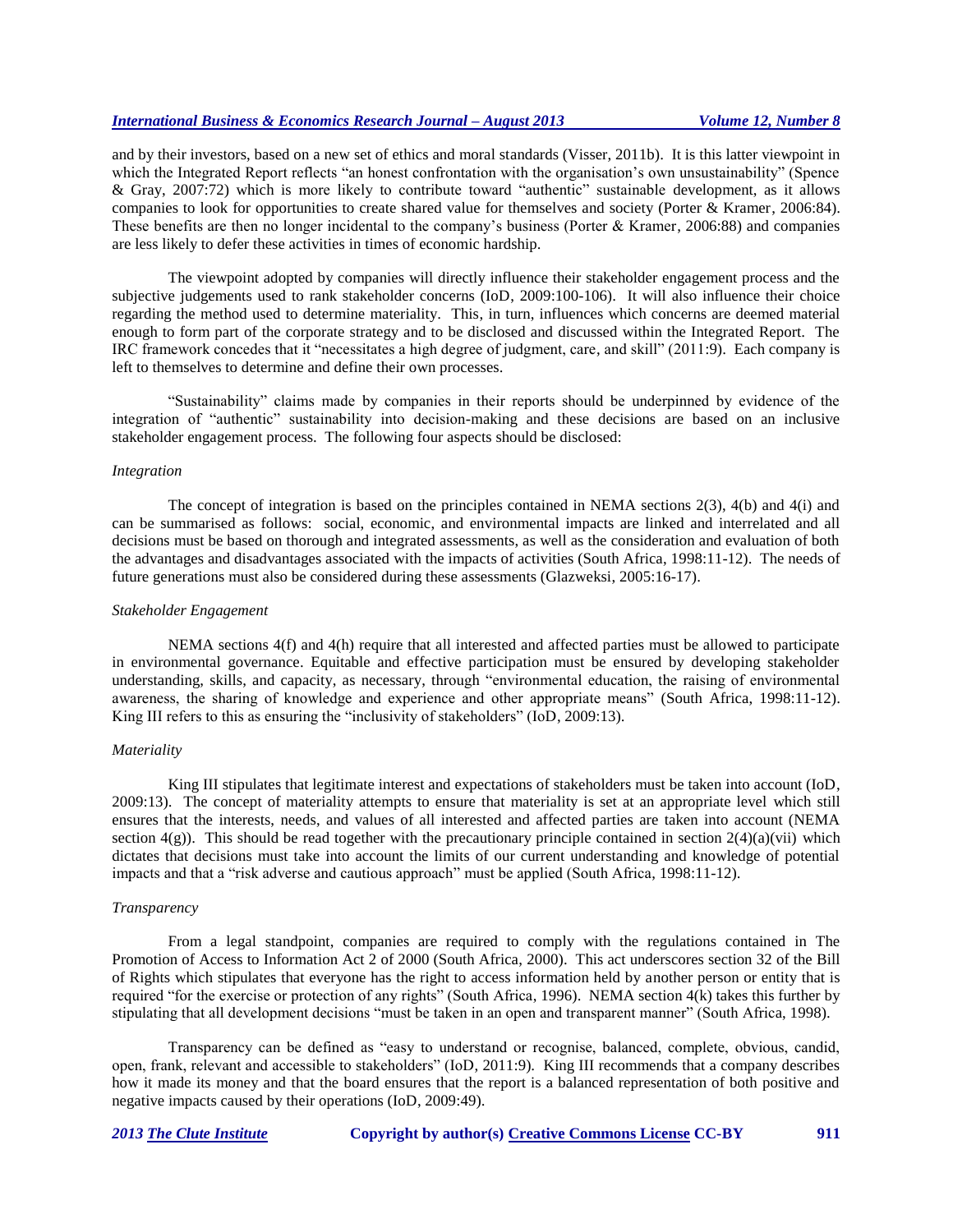#### **Disclosure For Environmental Sustainability**

Sustainability should not be seen as a synonym for environmental conservation or preservation. The Environmental Right contained in the Bill of Rights states that ecologically sustainable development should be secured while promoting justifiable economic and social development (South Africa, 1996). NEMA section 2(2) emphasises that environmental management should be people-centred (Glazewski, 2005:141) by stating that: "environmental management must place people and their needs at the forefront of its concern and serve their physical, physiological, developmental, cultural, and social interest equitably" (South Africa, 1998).

Environmental problems are inseparable from other social injustices (Glazewski, 2005:15-16) and, as Wangari Maathai points out, "what happens to the ecosystem affects everything else" (2009: 240). The equitable utilisation of natural resources requires consideration for future and present production needs, which requires the implementation of measures aimed at sustaining and preserving biodiversity and environmental functions, which, in turn, is essential for the sustainability of community livelihoods and businesses. It is therefore difficult to distinguish between what is done by society "for the sake of conservation" from what is done purely "for the sake of the economy" (Borrini-Feyerabend, Pimbert, Farvar, *et al.*, 2004:64, 70). The emerging concept of environmental justice will be elaborated further under the section addressing social impacts.

There is a growing trend amongst businesses and business commentators to assume that environmental sustainability equals eco-efficiency. This is also often used to motivate the business case for sustainability and corporate social responsibility (Spence & Gray, 2007:65). It is undeniable that a company's short-term profitability may be increased through initiatives such as energy efficiency, waste reduction, and improved environmentallyfriendly designs (Gray & Bebbington, 2007:381). If these initiatives are combined with the traditional economic growth model, it can have serious environmental impacts (Milne, Ball & Gray, 2005:17, 19).

Increased profitability due to competitive advantages gained through eco-efficiency can encourage business to increase production, which could lead to increased absolute material and energy usage and increased waste production. Milne, Ball and Gray explained:

*Improvements in dematerialisation need to come at the level of economies, and ultimately the planet, and not simply on the basis of individual products – a tenfold decrease in material inputs per computer is little use if it coincides*  with a greater than tenfold increase in consumption of these products (2005:19).

Environmental sustainability therefore requires a reduction in the resources used and eventually discarded in total, and not just as efficiency gains (Gray, 2006:809).

A major problem with the current economic and accounting paradigm used to account for corporate behaviour and impacts is that costs of goods and services seldom reflect the full social and environmental costs of production. Corporate activity, irrespective of the level of efficiency, is a major direct and indirect cause of environmental decline through pollution, resource, and environmental service exploitation (Elliott, 2004:116). In cases where these costs are externalised, the firm will be able to maximise profits through over production, which will, in turn, lead to overconsumption, leading to a point where excessive environmental and social damage is caused (Connelly & Smith, 2003:162-163). The importance of acknowledging and taking responsibility for the negative environmental impacts caused by corporate activities can be summarised as follows:

*The value of dwindling natural resources and the cost of increasing atmospheric pollution should surely be included in the price we are all paying for what we buy and consume? At the moment, these costs often do not appear in anyone's books. All of these costs, for which future generations will pay dearly, are given nil values in company accounts* (Prince of Wales, 2006).

Environmental sustainability requires companies to take an increased responsibility for negative environmental impacts caused by their operations and the full life cycle of their products. This includes the sourcing of materials and products from environmentally responsible suppliers. The following three aspects should be considered: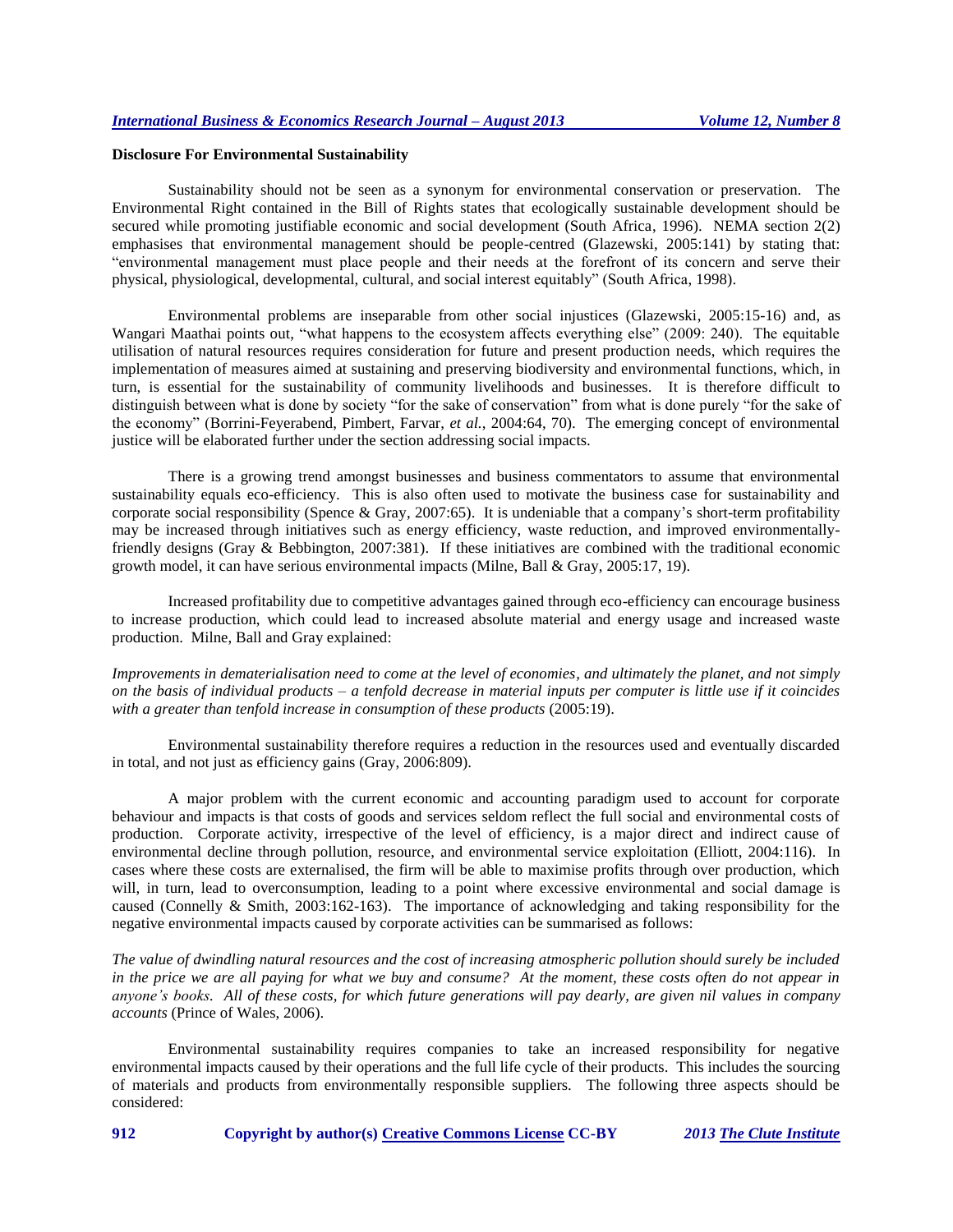# 1. *Ecological Footprint Of Operations*

The concept of accounting for carbon emissions (Terry, 2008:267) is not new. Ecological foot-printing takes it further by requiring companies to account for the environmental impacts of their day-to-day activities (Visser, Matten, *et al, 2010*:148). These activities should not merely be seen as physical production, but also include the footprints created by service industries and administrative offices.

NEMA sections  $4(a)(i)$  to  $4(a)(vi)$  specifically require that the following should be considered:

- The disturbance of ecosystems and loss of biological diversity
- Pollution and degradation of the environment
- The disturbance of landscapes and sites that constitute national cultural heritage sites
- The use and exploitation of non-renewable natural resources
- The avoidance or minimisation of waste as well as responsible disposal and recycling
- The development, use, and exploitation of renewable resources and ecosystems within ecological limits (South Africa, 1998)

Each of the above considerations must follow the preventative principle, which seeks to minimise environmental damage, by firstly attempting to avoid all negative impacts or "where they cannot be altogether avoided, are minimised and remedied" (Glazewski, 2005:18-19).

# 2. *Supply Chain*

It is becoming increasingly important for companies to be able to account for the origins of the materials and products used by them, thereby ensuring transparency and traceability throughout the supply chain. Companies should consider and encourage their suppliers to consider and reduce negative environmental impacts of their activities (Daudin & Kadjar, 2010:10). Supply chain audits should be conducted and there should be well documented supplier selection criteria underlining their preference for suppliers working toward environment sustainability. Sourcing includes the sourcing of stationary as well as office and computer equipment.

#### 3. *Product Life Cycle*

NEMA section 4(e) states that responsibility must be taken for the environmental health and safety consequences of products, processes, and services or activities throughout its life cycle (South Africa, 1998). For the purposes of this analysis, this section will be concerned with the use and eventual disposal of goods by customers as well as office equipment and vehicles that were donated by companies for re-use by schools and charities.

#### **Disclosure For Social Sustainability**

Social sustainability are the least conceptually developed of the three sustainability pillars (Cuthill, 2010:363) and are often seen as purely philanthropic activities by the company or members of staff (Andriof  $\&$ McIntosh, 2001:15; Terry, 2008:141-142). It is increasingly used as a form of public relations and advertising. Sometimes referred to as "blue-washing" or "strategic philanthropy", the practise describes social responsibility which is only undertaken when it is aligned with corporate profitability (Visser, 2011b:80).

Being a socially responsible business means fulfilling the entity's legal obligations, investing in human capital, stakeholder relations, fair trade, and the rights of indigenous people (Cuthill, 2010:366; Terry, 2008:145; Visser, 2011b:119, 139). It is becoming increasingly important for firms to take responsibility for their sourcing practices, including human rights and labour conditions in their supply chain (Daudin & Kadjar, 2010:10).

Businesses cannot address sustainability without giving attention to poverty elevation (Barkemeyer *et al.,* 2011; Terry, 2008:145) by paying for their inputs and labour at fair market values. Poverty increases environmental degradation and undermines attempts at ecological sustainability (Cuthill, 2010:363). In South Africa, social issues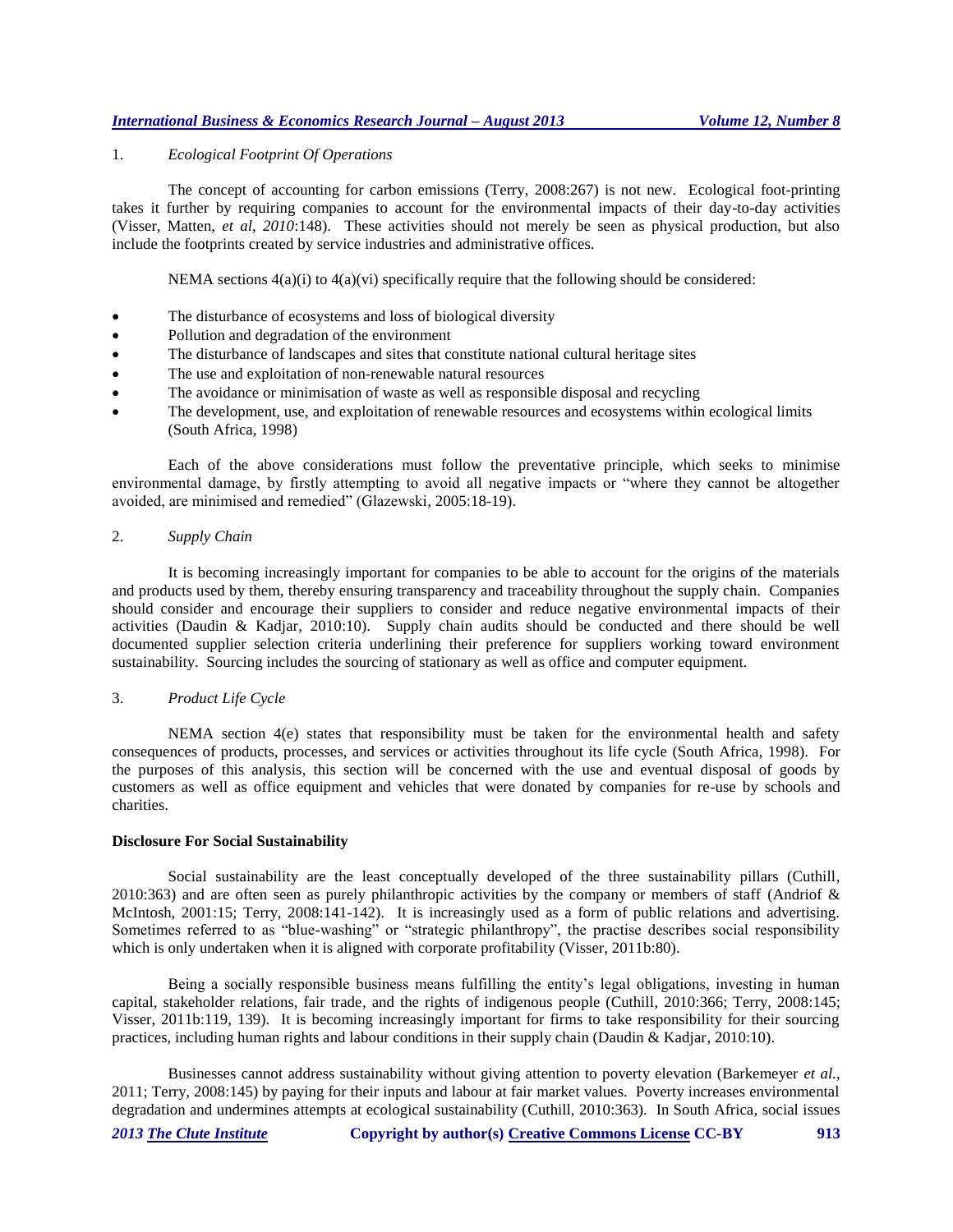also include employment equity and Broad Based Black Economic Empowerment (BBBEE) programmes (Terry, 2008:145)

The measurement of social sustainability is hampered by the fact that the impacts depend on subjective perceptions which are formed by differing social values - for example, "gender equality, which is generally regarded as a desirable contribution to social sustainability, might be judged differently in more traditional societies" (Schneider & Meins, 2011).

Companies claiming to be socially sustainable should take responsibility for the social impacts of their operations by addressing the following three aspects:

#### 1. *Environmental Justice*

NEMA section 4(c) states that "adverse environmental impacts shall not be distributed in such a manner as to unfairly discriminate against any person, particularly vulnerable and disadvantaged persons" (South Africa, 1998). For the financial sector, this concept will include the evaluation of the consequences of investments and the provision of financing for development projects.

#### 2. *Labour Relations*

NEMA section 4(j) stipulates that workers have the right to refuse to perform work that is harmful to human health or the environment. It also stipulates that workers must be informed of any such dangers (South Africa, 1998).

#### 3. *Supply Chain And Sourcing*

As mentioned earlier, companies are increasingly being held accountable for their sourcing practices. Supplier selection should include an evaluation of human rights, child labour, forced and compulsory labour, the rights of indigenous people, as well as an evaluation of the potential negative environmental and health impacts of the operations of the suppliers.

# **Disclosure For Economic Sustainability**

The economic stability of a firm is an indispensable element of corporate sustainability (Schneider  $\&$ Meins, 2011). From a triple bottom-line perspective, financial profit, as reported in the financial statements, is often mistakenly seen as the economic benefit enjoyed by the society in which it operates. Although financial performance is critical in determining and understanding the organisation's own sustainability, it does not provide users of sustainability reports with any information regarding the organisation's contribution to the sustainability of the larger economic system in which it operates (Terry, 2008:224). Financial reporting only shows "how much more rich people will receive as a result of economic activity, while ignoring how that surplus has been appropriated or calculated" (Gray, 2006:798). Indeed, it can be argued that "few ideas could be more destructive to the notion of a sustainable planet than a system of economic organisation designed to maximise those things which financial reporting measures" (Gray, 2006:794).

Measuring economic impacts is also hampered by the nature of operating a successful business; a successful company attempts to increase its own market share. This competition will inevitably have a negative impact on its competitors and could jeopardise the sustainability of smaller companies, which will impact their employees, communities, supply chains, etc. It is also difficult to determine when a company has grown too big for the economic ecosystem in which it operates. If a company were truly contributing to the economic sustainability of a local community, the community should still be able to flourish, should the company no longer be operating in that community.

Economic sustainability can only be achieved if equity - also known as social justice - is addressed. It can be described as the attempt to reverse the increasing disparities in wealth and consumption through increasing the access to environmental and other resources by disadvantaged sections of society (Gray, 2006:804, 809).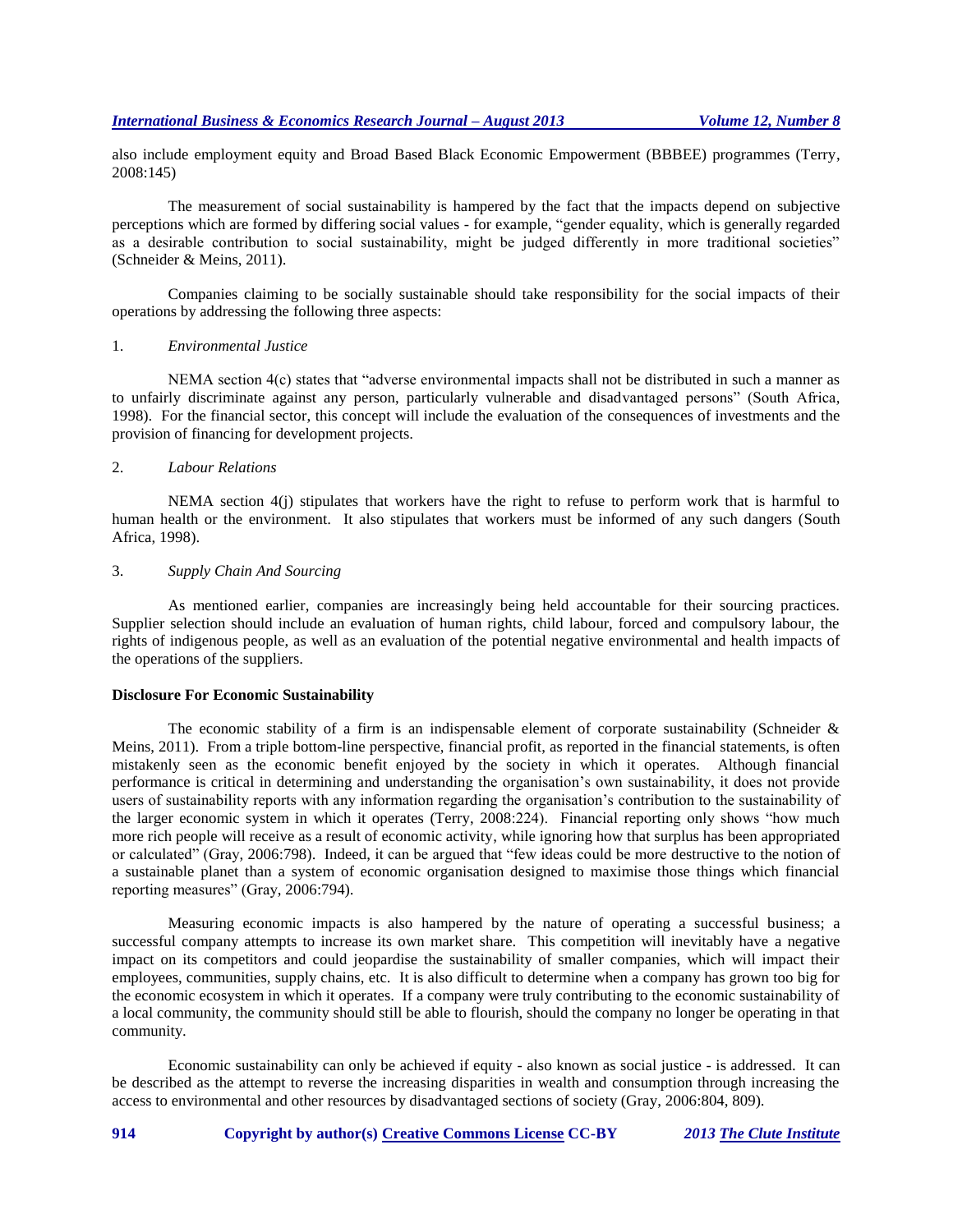Other economic issues to be addressed includes economic development, international trade, globalisation, bribery, money laundering, corruption, corporate governance, responsible corporate investments, and the economic balance of the supply chains (Terry, 2008:14; Schneider & Meins, 2011; Daudin & Kadjar, 2010:10).

Companies claiming to contribute to economic sustainability should take greater responsibility for the economic impact of their operations of local communities and the following aspect should be disclosed:

# 1. *Equity And Social Justice*

The question of poverty and the responsibility for social development are under pinned by NEMA Section 3(d). This principle states that everybody, especially persons who have been disadvantaged by unfair discrimination, must have equitable access to environmental resources, benefits and services to meet their basic human needs and to ensure their well-being. This principle can find expression in the ability of individuals to earn a living wage and participate in the economy and market.

#### **The Evaluation Matrix**

Based on the preceding literature and an analysis of questions used in similar studies (Deloitte, 2012; Marx & van Dyk, 2011), the evaluation matrix depicted in Table 1 was developed. The analysis of disclosures is done according to a Likert Scale. The distinctions between the various levels of the Likert Scale is based on the quality and perceived usefulness of the information reported on by the entities (Marx & van Dyk, 2011:113). The usefulness of the disclosures was based on the degree in which the information met the qualitative characteristics, as applicable, of useful financial information as set out in the International Accounting Standards Board Conceptual Framework. These characteristics include: relevance, faithful representation (completeness, neutrality, free from errors), comparability, verifiability, timeliness, and understandability (IASB, 2010).

The Likert Scale should be interpreted as follows:

| No Disclosure - This topic is not mentioned in the report. | Scale 1: |  |  |  |
|------------------------------------------------------------|----------|--|--|--|
|------------------------------------------------------------|----------|--|--|--|

- Scale 2: Disclosure to a lesser extent The topic is only mentioned briefly in the report (which might include measured results) with little or no context provided.
- Scale 3: Disclosure to some extent The topic and measured results are discussed and a measurable target is provided for the current and/or future.
- Scale 4: Disclosure to a large extent The current year performance is discussed against the target and mitigation is provided to improve performance.
- Scale 5: Significant disclosure Full integration is achieved by linking the risk, target, and mitigation with the financial aspects.

|                                                           |                                                                                                   |  |  | <b>Results</b> |  |  |
|-----------------------------------------------------------|---------------------------------------------------------------------------------------------------|--|--|----------------|--|--|
| <b>Disclosure Of The Scope Of Sustainability Concerns</b> |                                                                                                   |  |  |                |  |  |
|                                                           | <i>Integration</i>                                                                                |  |  |                |  |  |
|                                                           | Are the wider context of sustainability discussed in the report?                                  |  |  |                |  |  |
| 2                                                         | Have "SMART" targets (key performance indicators) relating to the wider sustainability agenda     |  |  |                |  |  |
|                                                           | been set and disclosed? SMART targets are Specific, Measurable, Achievable, Realistic and         |  |  |                |  |  |
|                                                           | Time-bound.                                                                                       |  |  |                |  |  |
| 3                                                         | Has consideration for the sustainability challenges associated with the supply chain been         |  |  |                |  |  |
|                                                           | integrated into key performance targets and objectives?                                           |  |  |                |  |  |
| 4                                                         | Does the report demonstrate a link between the key performance indicators, identified risks,      |  |  |                |  |  |
|                                                           | corporate strategy, and targets informed by stakeholders?                                         |  |  |                |  |  |
| $\mathcal{F}$                                             | Is risk disclosure balanced with regards to financial, economic, social and environmental risks   |  |  |                |  |  |
|                                                           | and has a credible mitigation plan been provided?                                                 |  |  |                |  |  |
| 6                                                         | Does the organisation present a vision for the future in which sustainability challenges relevant |  |  |                |  |  |
|                                                           | to the organisation and society are addressed?                                                    |  |  |                |  |  |

#### **Table 1: Evaluation Matrix For Sustainability Disclosures**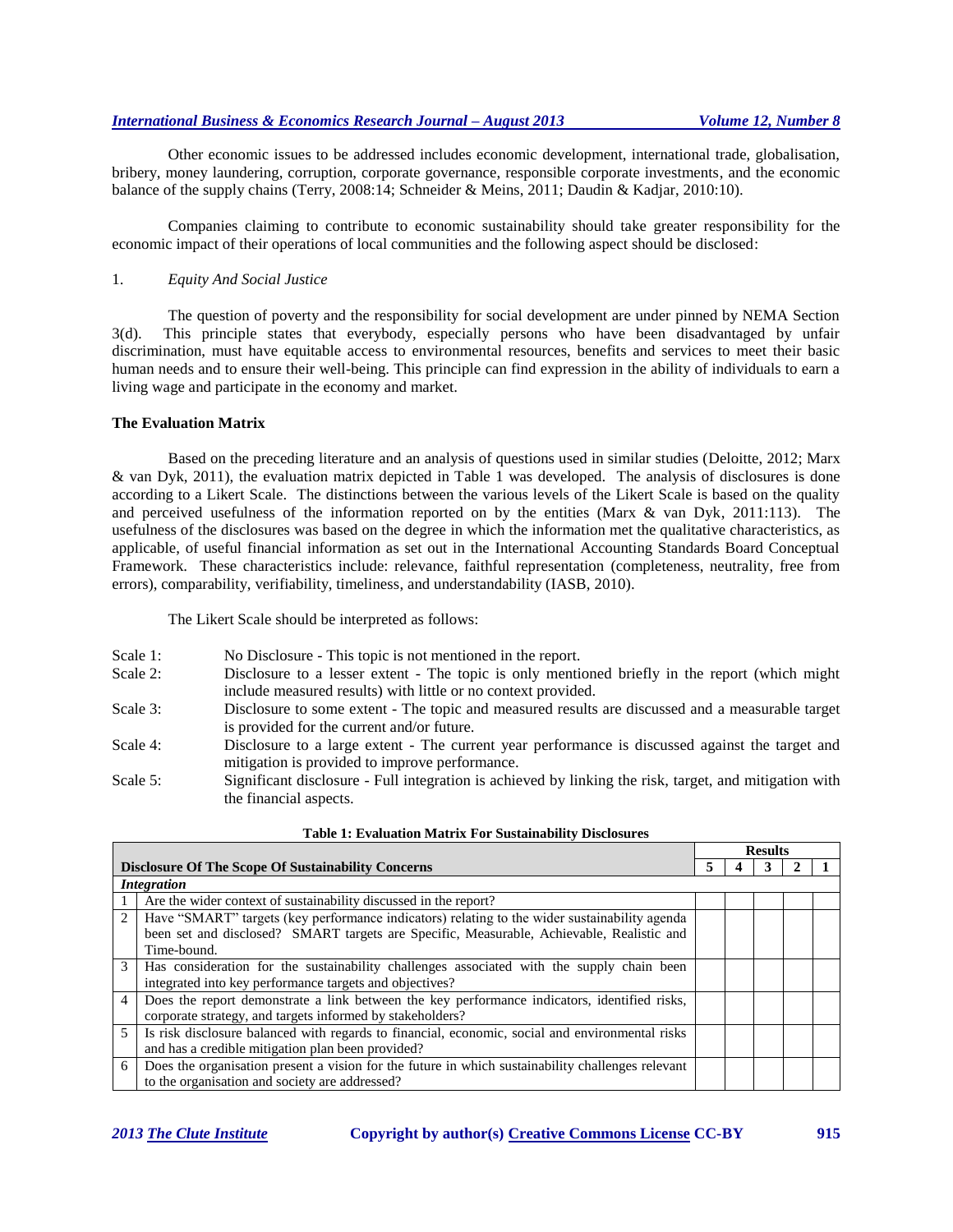|                | Table 1 cont.                                                                                        |  |  |  |
|----------------|------------------------------------------------------------------------------------------------------|--|--|--|
|                | <b>Stakeholder Engagement</b>                                                                        |  |  |  |
| 1              | Does the report describe who the intended target audience of the Integrated Report is                |  |  |  |
| 2              | Are the stakeholders identified and the stakeholder engagement processes disclosed?                  |  |  |  |
| 3              | Are all stakeholder concerns made available even if they were not deemed to be material enough       |  |  |  |
|                | for detailed disclosure within the report?                                                           |  |  |  |
|                | <b>Materiality</b>                                                                                   |  |  |  |
| 1              | Is the boundary of the report as it relates to disclosures clearly explained?                        |  |  |  |
| $\overline{c}$ | Are the method used to determine materiality and the identification of material items (scope and     |  |  |  |
|                | boundary) properly disclosed?                                                                        |  |  |  |
|                | <b>Transparency</b>                                                                                  |  |  |  |
| 1              | Is the report understandable to a wide range of stakeholders (logical structure, visually attractive |  |  |  |
|                | and concise in addition to containing an executive summary with a balanced overview of               |  |  |  |
|                | content and key messages)?                                                                           |  |  |  |
| 2              | Are the information provided in the report compared against prior years, targets and/or industry     |  |  |  |
|                | benchmarks?                                                                                          |  |  |  |
| 3              | Is the information provided sufficient to enable an independent third party to verify the claims?    |  |  |  |
| 4              | Are the efforts undertaken to ensure accuracy of the report disclosed?                               |  |  |  |
| 5              | Does the report contain a good balance of issues, and not only contain matters that reflect well     |  |  |  |
|                | on the organisation?                                                                                 |  |  |  |
|                | <b>Disclosure For Environmental Sustainability</b>                                                   |  |  |  |
|                | <b>Ecological Footprint Of Operations</b>                                                            |  |  |  |
| 1              | Are environmental impacts identified and contextualised?                                             |  |  |  |
| 2              | Are measurable targets relating to greenhouse gas emissions linked to actual reductions              |  |  |  |
|                | achieved?                                                                                            |  |  |  |
| 3              | Are there quantifiable commitments to reduce reliance on renewable and non-renewable                 |  |  |  |
|                | resources, including energy and water usage? This can include the use of recycled materials.         |  |  |  |
| 4              | Are waste and pollution associated with operations accounted for and measured, and are there         |  |  |  |
|                | measurable targets set for reduction?                                                                |  |  |  |
| 5              | Are significant impacts of transporting products, goods and materials including members of the       |  |  |  |
|                | workforce disclosed?                                                                                 |  |  |  |
|                | <b>Supply Chain</b>                                                                                  |  |  |  |
| 1              | Does the report contain a description of improvements in the supply chain and whether                |  |  |  |
|                | upstream performance has been integrated into the organisation's sustainability strategy and         |  |  |  |
|                | improvement targets?                                                                                 |  |  |  |
| 2              | Are the company able or willing to account for the environmental impacts of their major              |  |  |  |
|                | suppliers?                                                                                           |  |  |  |
|                | <b>Product Life Cycle</b>                                                                            |  |  |  |
| 1              | Are the life cycle stages of goods and services assessed and has downstream performance been         |  |  |  |
|                | integrated into the organisation's sustainability strategy and improvement targets? This includes    |  |  |  |
|                | packaging material that is reclaimed.                                                                |  |  |  |
|                | <b>Disclosure For Social Sustainability</b>                                                          |  |  |  |
|                | <b>Environmental Justice</b>                                                                         |  |  |  |
| 1              | Are potential or actual negative direct or indirect environmental impacts, including health and      |  |  |  |
|                | safety concerns, on local communities considered?                                                    |  |  |  |
| 2              | In cases of non-compliance, fines or prosecutions are their proper disclosure relating to the        |  |  |  |
|                | causes, including a statement of responsibility and measurable commitments to reduce the risks       |  |  |  |
|                | of future non-compliance.                                                                            |  |  |  |
|                | <b>Labour Relations</b>                                                                              |  |  |  |
| 1              | Are employee turnover disclosed and contextualised?                                                  |  |  |  |
| 2              | If there were any strikes and labour disputes during the year under review, are the disputes         |  |  |  |
|                | placed within context and are there mitigation procedures to attempt to avoid such grievances in     |  |  |  |
|                | the future?                                                                                          |  |  |  |
| 3              | Are the following occupational health and safety information placed within context and properly      |  |  |  |
|                | explained, and linked to strategic objectives: Rates of injury, occupational diseases, lost days,    |  |  |  |
|                | and absenteeism, and number of work relates fatalities?                                              |  |  |  |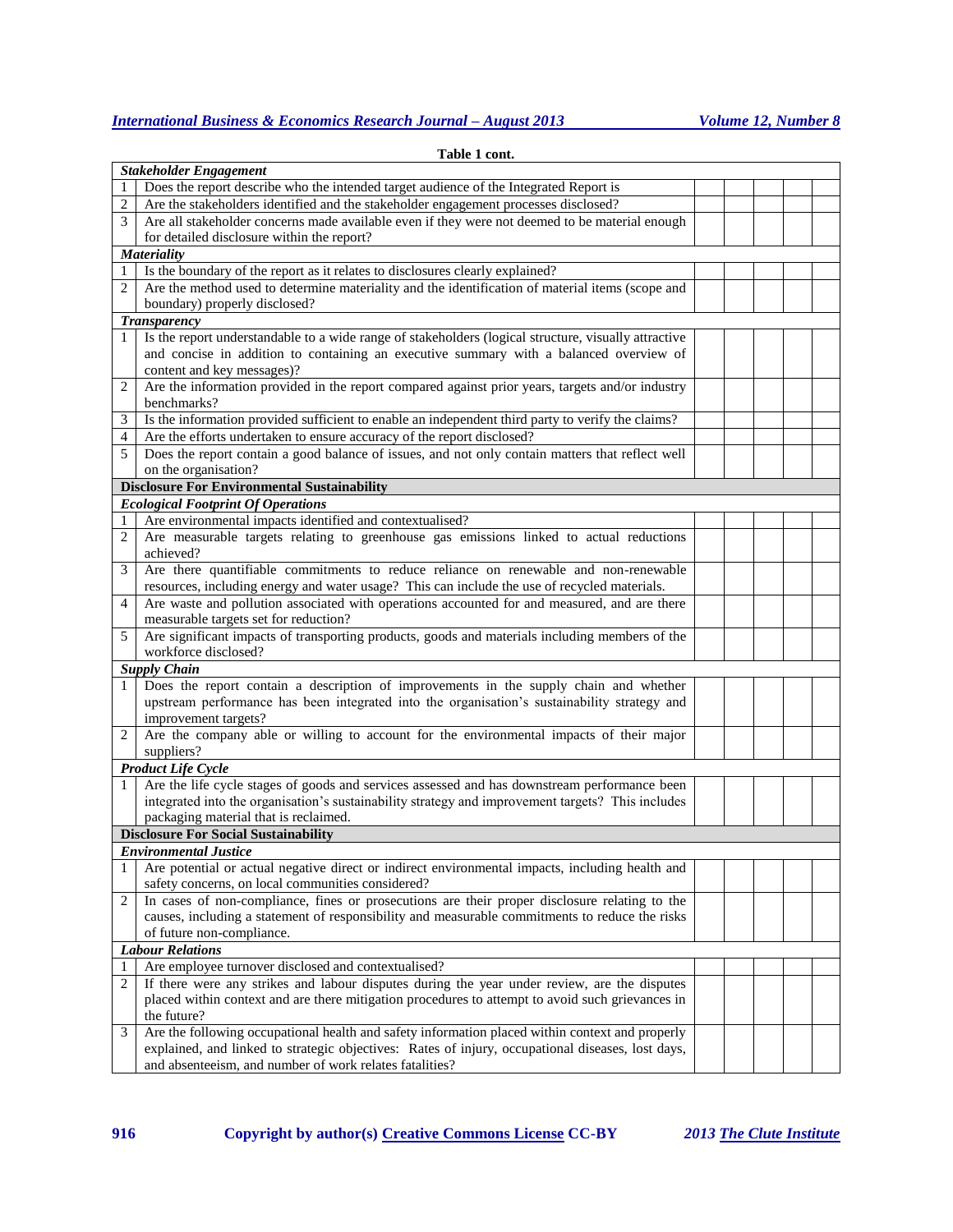|                | <b>Supply Chain And Sourcing</b>                                                                 |  |  |  |
|----------------|--------------------------------------------------------------------------------------------------|--|--|--|
|                | Does the report contain a description of human- and indigenous rights and labour practices in    |  |  |  |
|                | the supply chain along with whether upstream performance has been integrated into the            |  |  |  |
|                | organisation's sustainability strategy and improvement targets?                                  |  |  |  |
| 2              | Are the company able or willing to account for the social impacts of their major suppliers?      |  |  |  |
|                | <b>Disclosure For Economic Sustainability</b>                                                    |  |  |  |
|                | <b>Equity And Social Justice</b>                                                                 |  |  |  |
|                | Any supporting data of equal opportunities and transformation in the workforce (workforce and    |  |  |  |
|                | management composition covering race, gender, disability, etc.                                   |  |  |  |
| $\overline{2}$ | Average hours of training per year per employee, programs for skills management and lifelong     |  |  |  |
|                | learning that support continued employability of employees and assist them in managing career    |  |  |  |
|                | endings.                                                                                         |  |  |  |
| $\mathcal{F}$  | Demonstrated commitment to community development and upliftment by disclosing the                |  |  |  |
|                | following:                                                                                       |  |  |  |
|                | details of projects.                                                                             |  |  |  |
|                | empowerment of local people through procurement, employment and skills development.              |  |  |  |
|                | local economic development including infrastructure investments and services provided            |  |  |  |
|                | primarily for public benefit (indirect job creation in local communities).                       |  |  |  |
| 4              | Disclosure of non-compliance, fines or prosecutions (eg. linked to anti-competitive practices or |  |  |  |
|                | other governance issues)                                                                         |  |  |  |
|                |                                                                                                  |  |  |  |

**Table 1 cont.**

# **EVALUATION OF SUSTAINABILITY DISCLOSURES**

#### **Methodology**

Sustainability disclosures by corporate sector entities were empirically tested through a content analysis of the Sustainability- and Integrated Reports of the companies selected for review based on the evaluation matrix as shown in Table1. The review results for the final stand-alone sustainability reports for the year ending prior to 1 March 2010 (Generation 1 reports) were used as a baseline. The review results for the Integrated Reports created for the 2011 financial periods (Generation 2 reports) were compared against the baseline in order to determine whether there was an improvement in the disclosures.

The relevant reports were available on the relevant organisational websites and 100% coverage was obtained for the 23 companies in the sample.

This study is limited to the assessment of sustainability reporting in the relevant Sustainability Reports and Integrated Reports. Information on corporate websites, or additional reports, was only considered if the report specifically referred the reader to the website or report for additional information. These reports are considered corporate governance and stakeholder documents through which companies communicate with their stakeholders and investors (Marx & van Dyk, 2011:113; IoD, 2009:12). An Integrated Report should be an organisation's primary report (IRC, 2011:3; IIRC, 2011:2).

The final analysis to determine whether integrated reporting leads to an improvement in sustainability disclosures was performed by determining the movements between the Generation 1 (G1) results and the Generation 2 (G2) results and are given as follows:

- A marked decline represents a score for G2 which is two or more positions lower than that obtained for G1.
- A decline represents a score one position lower.
- No movement represents a score equal to that obtained for G1.
- An improvement represents an improvement of one position.
- A marked improvement represents a score of two or more positions higher.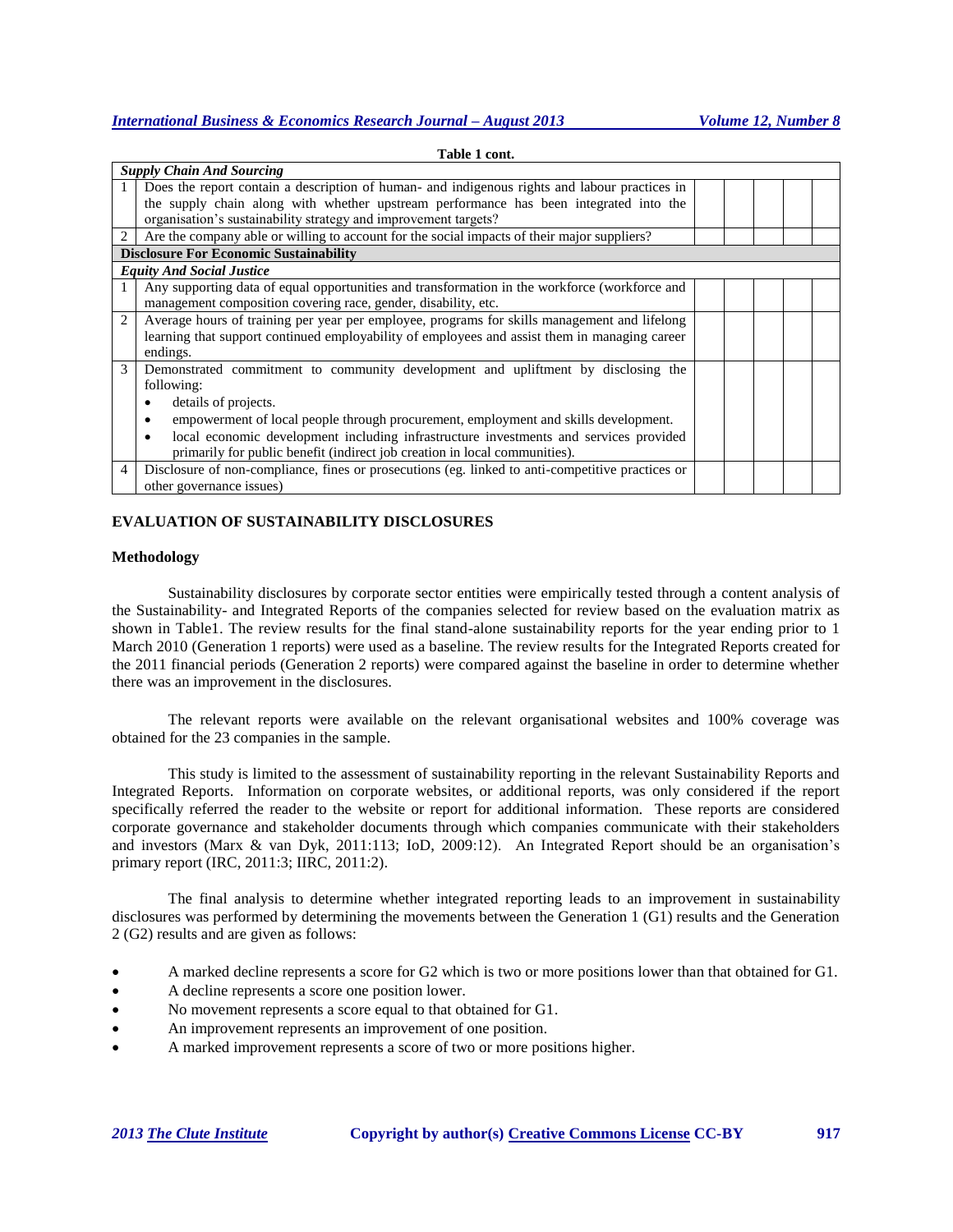#### **Sample**

The population selected for the empirical study comprises the best performers on the JSE SRI index for the years 2010 and 2011. From the initial list of 26 companies, a sample of 23 was selected. Only companies who formally claimed to have created an Integrated Report in 2011 were included in the final sample, the 23 companies either referred to the 2011 report as an "Integrated Report" or as an "Integrated Annual Report". The names of the 23 companies in the sample are listed in Appendix A.

The best performers are determined during an assessment performed annually by EIRIS, assisted by the Stellenbosch Business School's Unit for Corporate Governance in Africa. All companies listed in the FTSE/JSE Top 40 Index and the FTSE/JSE Mid Cap Index, or current SRI Index constituents, are automatically included in the assessment. Other listed companies can also voluntarily request to be included in the assessment (JSE, 2011b:2).

#### **Findings And Deductions Relating To The Scope Of Sustainability Concerns**

Table 2 shows the results obtained by companies relating to sustainability concern disclosures. The analysis of results for the level of integration achieved shows that that 14 companies (61%) achieved no movement, one (4%) company showed a decline, and eight (35%) showed an improvement. In G2, all companies managed to disclose some information highlighting the level of integration, although to a lesser extent.

Risk disclosure, regarding economic, environmental and social issues, in general, has improved in G2 and the majority of companies provided a risk mitigation plan, but "the risks disclosed often lack depth and typically deal with generic risks facing corporate South Africa" (Deloitte, 2012:28).

The lowest scores were obtained in the following areas:

- The setting of "SMART" targets
- A consideration of sustainability challenges associated with the supply chain
- A vision for the future and an understanding of future sustainability challenges for the organisation and society

Companies are still not setting measurable non-financial targets. The reason for this reluctance will have to be investigated further. It could reflect an unwillingness to make formal commitments or that the future impacts and risks are not fully understood. Deloitte (2012:43) suggested that the reluctance reflects the fact that there is a "lack of consistent and reliable sustainability data."

An increasing amount of companies are mentioning the importance of considering sustainability in supply chain management. This has, however, not been fully incorporated into corporate strategies and targets. Supply chain management will be discussed further in later sections.

The disclosure of stakeholder engagement has improved. The analysis showed that eight (35%) companies showed an improvement, with one (4%) showing a marked improvement. However, three companies (13%) showed a decline and 11 (48%) showed no movement.

Areas identified that still require considerable improvement include:

- The identification of the target audience for the Integrated Report
- The rationale for choosing the stakeholders and measures taken to ensure that certain stakeholder groups were not marginalised and excluded
- The linkage between concerns raised by stakeholders and the material issues that are actually identified and discussed

**918 Copyright by author(s) Creative Commons License CC-BY** *2013 The Clute Institute*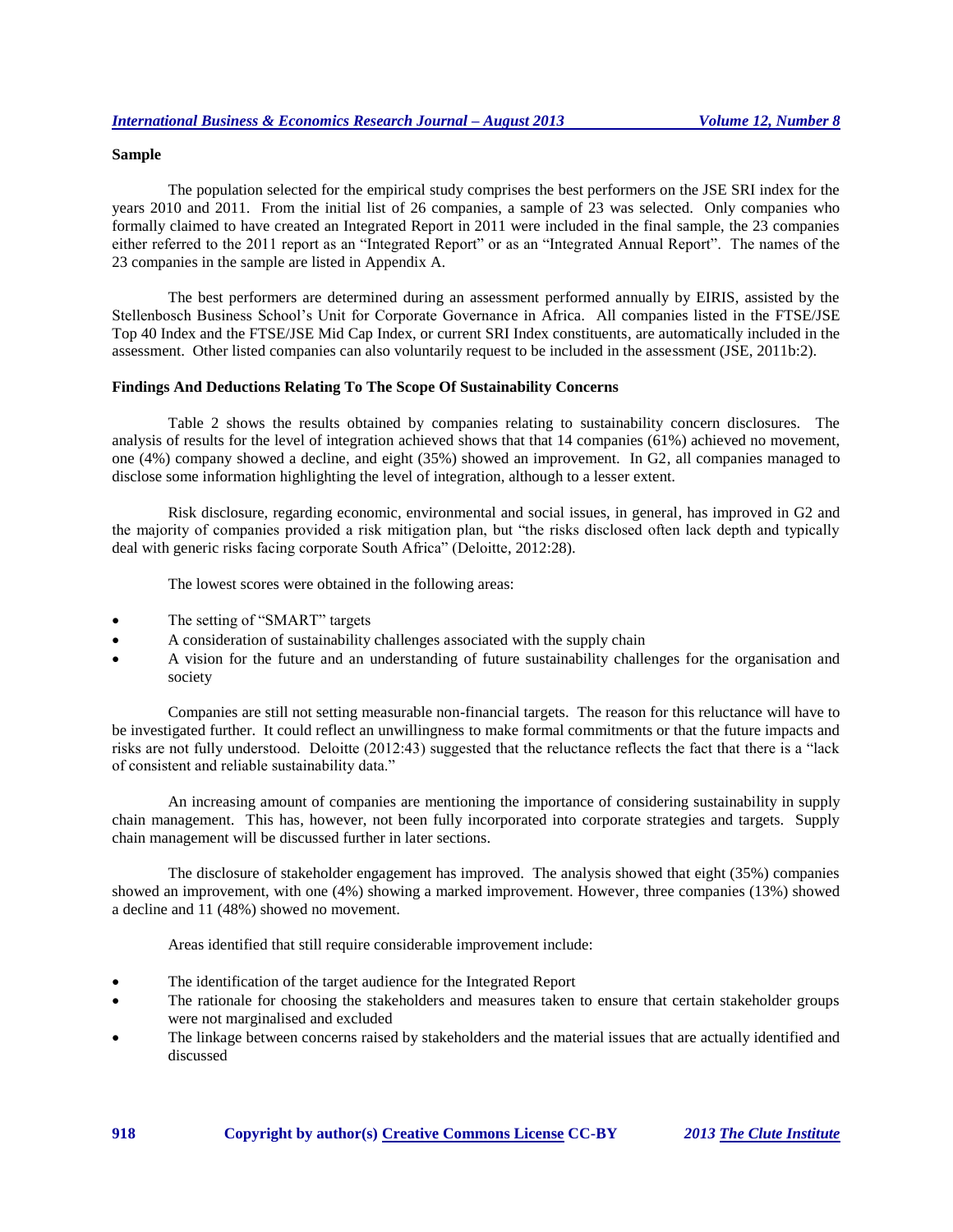|                               | N <sub>0</sub>    | <b>To A Lessor</b> | <b>To Some</b> | To A Large               | <b>Significant</b> | <b>Total</b> |
|-------------------------------|-------------------|--------------------|----------------|--------------------------|--------------------|--------------|
|                               | <b>Disclosure</b> | Extent             | Extent         | <b>Extent</b>            | <b>Disclosure</b>  |              |
| <b>First Generation (G1)</b>  | 26(28%)           | 60(65%)            | 6(7%)          |                          |                    | 92           |
| Integration                   | 6(26%)            | 16(70%)            | 1(4%)          |                          |                    | 23           |
| Stakeholder Engagement        | 5(22%)            | 15 (65%)           | 3(13%)         |                          |                    | 23           |
| Materiality                   | 10(43%)           | 12(52%)            | 1(4%)          | $\overline{\phantom{0}}$ |                    | 23           |
| Transparency                  | 5(22%)            | 17(74%)            | 1(4%)          |                          |                    | 23           |
|                               |                   |                    |                |                          |                    |              |
| <b>Second Generation (G2)</b> | 7(8%)             | 71(77%)            | 13(14%)        | $1(1\%)$                 |                    | 92           |
| Integration                   |                   | 21 (91%)           | 2(9%)          |                          |                    | 23           |
| Stakeholder Engagement        | 2(9%)             | 15 (65%)           | 5(22%)         | 1(4%)                    |                    | 23           |
| Materiality                   | 3(13%)            | 17(74%)            | 3(13%)         |                          |                    | 23           |
| Transparency                  | 2(9%)             | 18 (78%)           | 3(13%)         |                          |                    | 23           |
|                               | 33                | 131                | 19             |                          |                    | 184          |

**Table 2: Disclosures Relating To Sustainability Concerns**

Although there was an improvement in the overall scores achieved regarding materiality disclosure, with only 13% of companies not attempting to disclose any information regarding the determination of materiality, the overall quality of the information remains low. Overall, 13 (57%) of the companies showed an improvement, with one (4%) showing a marked decline and two (9%) a decline. Seven (30%) companies showed no movement.

Transparency in this study mainly focussed on third-party verification or assurance. The study found that 16 (70%) companies showed no movement, with one (4%) showing a decline and six (26%) companies showing an improvement. However, transparency-related issues are only mentioned by 78% of the companies examined. 13% companies started to provide more specific information, specifically relating to the various levels of assurance obtained for the information contained within the reports. The low scores reflected the fact that the level of independent assurance on the non-financial information is still low and haphazard.

#### **Findings And Deductions Relating To Environmental Sustainability**

As can be seen from Table 3, the disclosures relating to environmental sustainability are still very low. Most companies are involved in the carbon disclosure project and many have also now started to measure water consumption. Although  $CO<sub>2</sub>$  emissions and water used are measured and disclosed, few companies contextualise why these disclosures are made. Companies who made an attempt to contextualise their disclosures noted that CO2 emissions are directly related to the fact that most of the electricity in South Africa is generated using coal-fired power plants. Companies who disclose energy usage identified the cost of electricity and the security of electricity supply as key risks.

Air pollution is measured by some companies and compliance to the new Air Quality regulations are given as the main risk factor. Some companies are beginning to measure waste to landfill, with only one company disclosing income generated by re-use and disposal of their waste products.

As mentioned in the previous section, the setting of targets is still very low - only two (9%) companies showed an improvement. Worryingly, five (22%) of the companies showed a decline in their disclosure, with the percentage of companies making no disclosures also increasing to 22% (from 13%). More work will need to be conducted to fully explain this trend, but it can indicate the fact that some companies do not fully understand the importance of environmental impacts and that it therefore has not been incorporated into their core business strategies. This analysis concurred with research conducted by Deloitte who found that the sustainable development agenda remained one of the lowest scoring elements of their Integrated Reporting analysis (Deloitte, 2012:47).

Deloitte also mentioned that the sustainability agenda has not yet been translated into future strategies and targets by many companies. They concluded that it could be an indication of a "lack of maturity of most companies' sustainability process within the context of their existing business strategy" (Deloitte, 2012:47).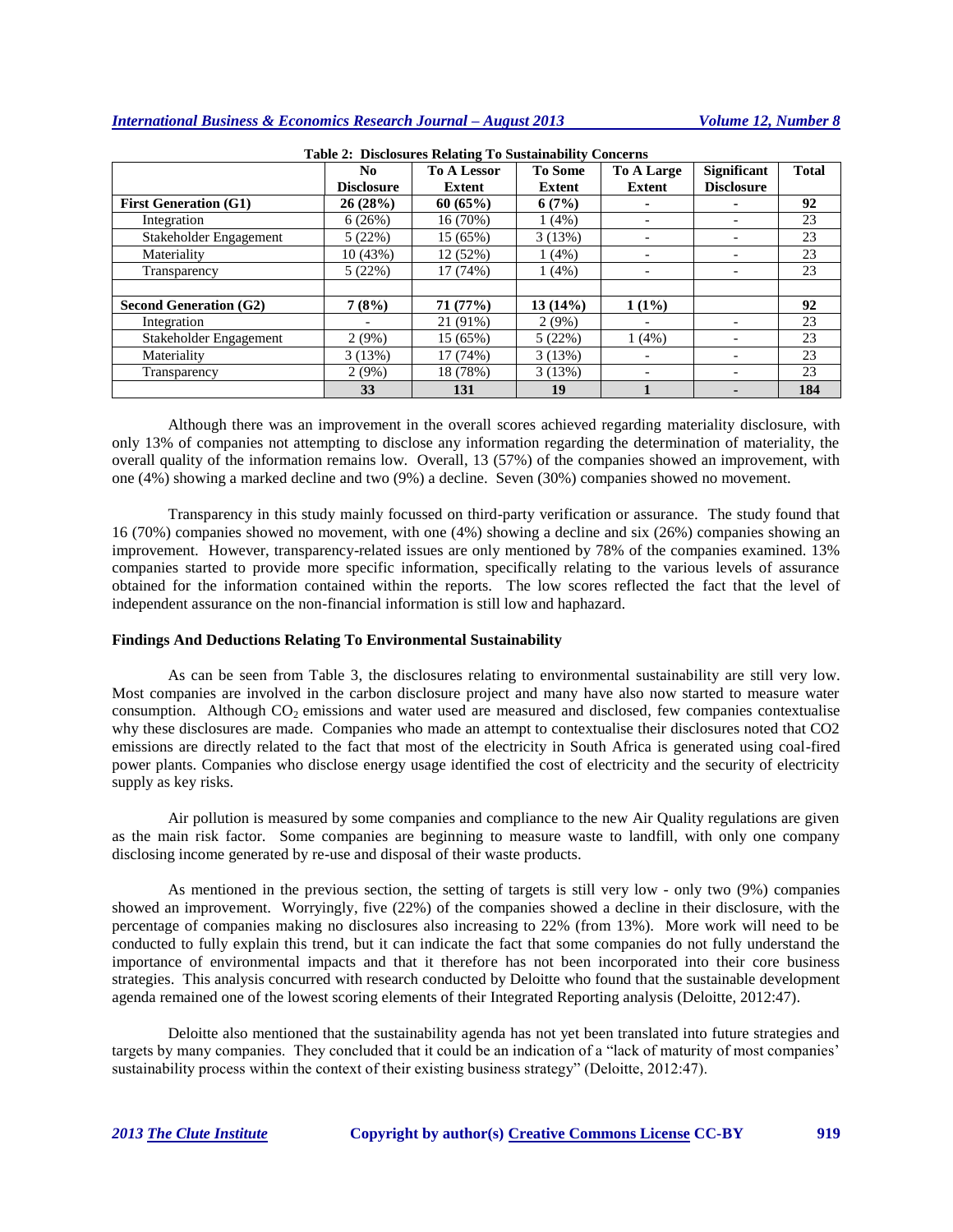|                                              | No<br><b>Disclosure</b> | <b>To A Lessor</b><br><b>Extent</b> | <b>To Some</b><br><b>Extent</b> | <b>To A Large</b><br><b>Extent</b> | <b>Significant</b><br><b>Disclosure</b> | <b>Total</b> |
|----------------------------------------------|-------------------------|-------------------------------------|---------------------------------|------------------------------------|-----------------------------------------|--------------|
| <b>First Generation (G1)</b>                 | $28(40\%)$              | 37(54%)                             | 4(6%)                           | ۰                                  |                                         | 69           |
| Ecological Footprint of<br><b>Operations</b> | 3(13%)                  | 19 (83%)                            | $1(4\%)$                        |                                    |                                         | 23           |
| Supply Chain                                 | 14 (61%)                | 9(39%)                              |                                 |                                    |                                         | 23           |
| Product Life Cycle                           | 11(48%)                 | 9(39%)                              | 3(13%)                          | ۰                                  |                                         | 23           |
|                                              |                         |                                     |                                 |                                    |                                         |              |
| <b>Second Generation (G2)</b>                | 32(47%)                 | 34(49%)                             | 3(4%)                           | ۰                                  |                                         | 69           |
| Ecological Footprint of                      | 5(22%)                  | 18 (78%)                            |                                 |                                    |                                         | 23           |
| Operations                                   |                         |                                     |                                 |                                    |                                         |              |
| Supply Chain                                 | 16 (70%)                | 7(30%)                              |                                 | $\overline{\phantom{0}}$           |                                         | 23           |
| Product Life Cycle                           | 11 (48%)                | 9(39%)                              | 3(13%)                          | $\overline{\phantom{0}}$           |                                         | 23           |
|                                              | 60                      | 71                                  |                                 | -                                  |                                         | 138          |

**Table 3: Disclosures relating to Environmental Sustainability**

As mentioned in the previous section, supply chain management has received little attention in business strategies, with 70% of companies (G1: 61%) making no disclosure relating to the environmental impact of their supply chain.

The level of disclosure relating to the environmental impact of the product life cycle remained constant for G1 and G2 with 48% of companies making no disclosures, 39% disclosing impacts to a lesser extent, and 13% of companies making disclosures to some extent. This, however, conceals the fact that four (17.5%) companies showed a decline and four (17.5%) showed an improvement.

#### **Findings And Deductions Relating To The Scope Of Social Sustainability**

In general, social sustainability issues and, more specifically, environmental justice issues received little attention as can be seen in Table 4. This can be a reflection of the fact that many companies find it difficult to contextualise their impacts. Three (13%) companies showed an improvement, while seven (30%) of the companies showed a decline in their disclosure. This increases the total number of companies who made no disclosures to 57% (G1 39%). The remainder of the companies (43%) made disclosures to a lesser extent (G1 61%).

|                               | No.<br><b>Disclosure</b> | <b>To A Lessor</b><br><b>Extent</b> | <b>To Some</b><br><b>Extent</b> | <b>To A Large</b><br><b>Extent</b> | <b>Significant</b><br><b>Disclosure</b> | <b>Total</b> |
|-------------------------------|--------------------------|-------------------------------------|---------------------------------|------------------------------------|-----------------------------------------|--------------|
| <b>First Generation (G1)</b>  | 39(56%)                  | $28(41\%)$                          | 2(3%)                           |                                    |                                         | 69           |
| <b>Environmental Justice</b>  | 9(39%)                   | $14(61\%)$                          |                                 |                                    |                                         | 23           |
| Labour relations              | 10(43%)                  | 11(48%)                             | 2(9%)                           |                                    |                                         | 23           |
| Supply chain and              | 20 (87%)                 | 3(13%)                              |                                 |                                    |                                         | 23           |
| sourcing                      |                          |                                     |                                 |                                    |                                         |              |
|                               |                          |                                     |                                 |                                    |                                         |              |
| <b>Second Generation (G2)</b> | 42(61%)                  | 27(39%)                             |                                 |                                    |                                         | 69           |
| <b>Environmental Justice</b>  | 13 (57%)                 | 10(43%)                             |                                 |                                    |                                         | 23           |
| Labour relations              | 8 (35%)                  | 15 (65%)                            |                                 |                                    |                                         | 23           |
| Supply chain and              | 21 (91%)                 | 2(9%)                               |                                 |                                    |                                         | 23           |
| sourcing                      |                          |                                     |                                 |                                    |                                         |              |
|                               | 81                       | 55                                  |                                 |                                    |                                         | 138          |

| Table 4: Disclosures Relating To Social Sustainability |  |  |  |
|--------------------------------------------------------|--|--|--|
|                                                        |  |  |  |

Staff turnover figures are disclosed but seldom contextualised. Similarly, lost time due to fatal injuries and fatality figures are disclosed, but few companies disclose the causes and remedial steps taken in cases where performance declined. The number of companies disclosing labour relation issues increased from 48% in G1 to 65% in G2.

As seen in the previous section, supply chain and sourcing remains an area requiring considerable attention. The amount of companies making no disclosure increased from 87% in G1 to 91% in G2. The remaining companies made disclosures to a lesser extent.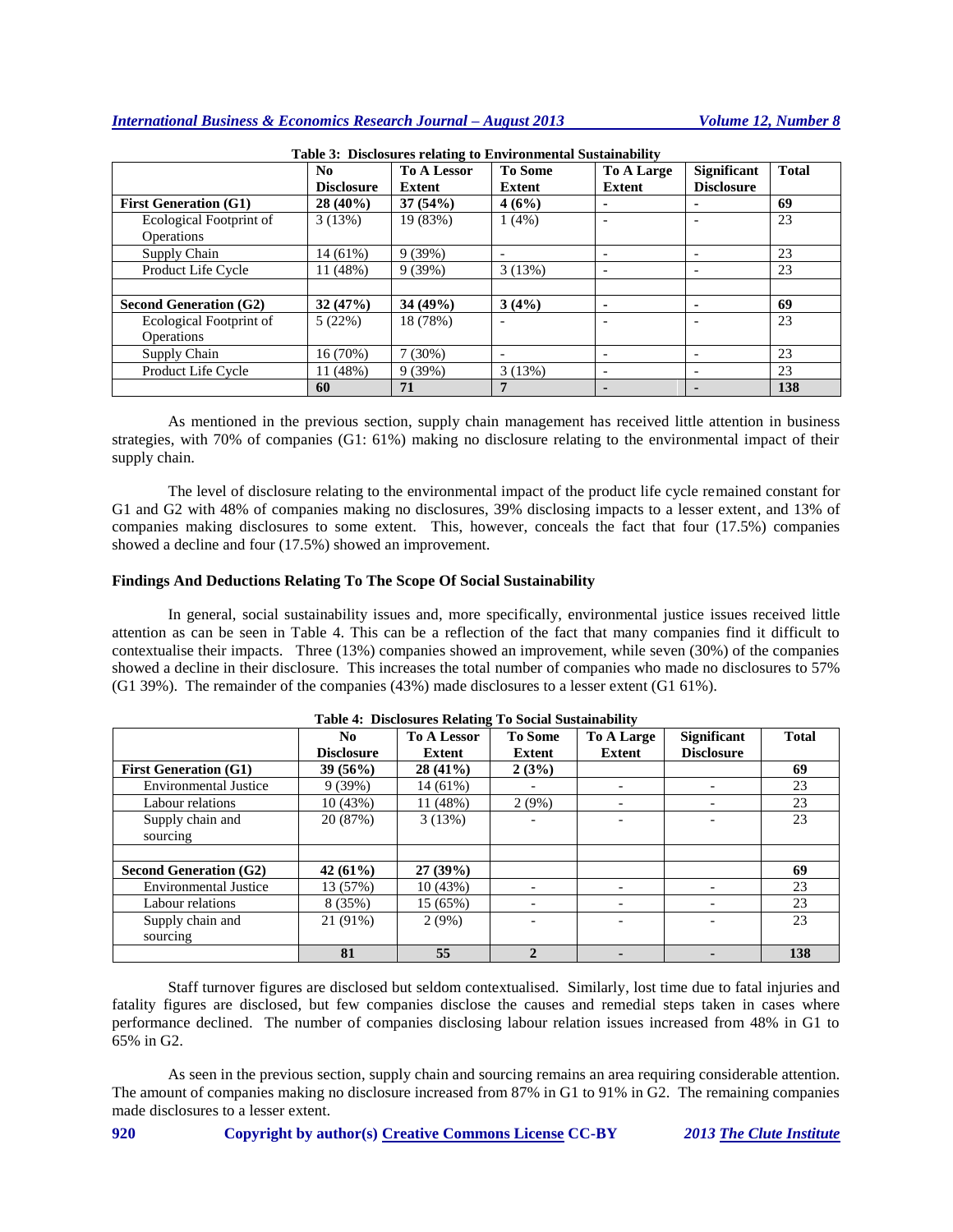# **Findings And Deductions Relating To The Scope Of Economic Sustainability**

In the South African context, equity and social justice disclosures centre around BBBEE and disclosure tends to focus on Employment Equity scorecards, employee training, preferential procurement from BBBEE certified companies and philanthropic activities. Little attempt is made to contextualise the impacts of these activities, as can be seen in Table 5, nor is any consideration given to the impact of preferential procurement practices on the local communities. The majority of companies - 83% (19) - did not make any changes to their disclosure practices, one company (4%) showed an improvement, three (13%) showed a decline, and the percentage of non-disclosure increased to 22%. Ernst & Young observed that there has been a reduction in the amount of general discussions and case studies, "particularly in relation to corporate social investment" (2011:17). This might partially explain the increased non-disclosure, but further research will be required.

|                               | No.<br><b>Disclosure</b> | <b>To A Lessor</b><br>Extent | <b>To Some</b><br>Extent | <b>To A Large</b><br><b>Extent</b> | <b>Significant</b><br><b>Disclosure</b> | <b>Total</b> |
|-------------------------------|--------------------------|------------------------------|--------------------------|------------------------------------|-----------------------------------------|--------------|
| <b>First Generation (G1)</b>  |                          |                              |                          |                                    |                                         |              |
| Equity and social justice     | 3(13%)                   | 19 (83%)                     | (4%)                     |                                    |                                         | 23           |
|                               |                          |                              |                          |                                    |                                         |              |
| <b>Second Generation (G2)</b> |                          |                              |                          |                                    |                                         |              |
| Equity and social justice     | 5(22%)                   | 17 (74%)                     | $(4\%)$                  |                                    |                                         | 23           |
|                               |                          | 36                           |                          |                                    |                                         | 46           |

# **Table 5: Disclosures relating to Economic Sustainability**

#### **CONCLUSION AND AREAS FOR FUTURE RESEARCH**

Humanity is currently facing multiple crises ranging from a global financial recession, increased socioeconomic inequality, dwindling natural resources, fears surrounding food and water security, climate change, ecosystem degradation, and the loss of biodiversity. This "poly-crisis" has highlighted the fact that the current development paradigm and the underlying business models are environmentally and socially unsustainable.

The transition towards a new "green" development paradigm that is built on a more equitable, low-carbon, resource-productive and zero-waste economy will require a fundamental change in the way companies operate and conduct themselves. This, in turn, will require companies to regain stakeholder trust by addressing the weaknesses in current reporting practices in order to become more accountable and transparent.

King III recommends the adoption of Integrated Reporting and the Integrated Report as an important element to help companies undergo the important changes needed to address the multiple crises faced by humanity and companies. The production of an Integrated Report is a JSE listing requirement, on a report or explain basis, since March 2010.

Broadly speaking, the Integrated Report and Integrated Reporting process can lead to a change in corporate behaviour in two ways. The first reflects the ideal cycle, as envisioned by King III, in which the integrated reporting process starts with a realisation by the board and management regarding the sustainability risks and negative impacts experienced by society and the environment as a result of the company's operations. This leads to the integration of sustainability into the core business strategy, and the Integrated Report serves as a tool used by the board to communicate with stakeholders regarding the progress and challenges experienced in becoming more sustainable.

The alternative method, adopted by the majority of companies, starts with the creation of an Integrated Report. This method could still ensure the necessary change in corporate behaviour if the Integrated Report contains sufficient information to highlight the weaknesses in the current corporate strategy and identify areas requiring improvement and attention by management and the board. In this way, the report can trigger the necessary changes in corporate behaviour and could theoretically move companies toward becoming more sustainable.

The study found that although many companies are attempting or claiming to be creating Integrated Reports, the level of integration and the understanding of what a truly Integrated Report should represent is still very low. The research results suggest that companies are still caught in the "out-dated approach of value creation"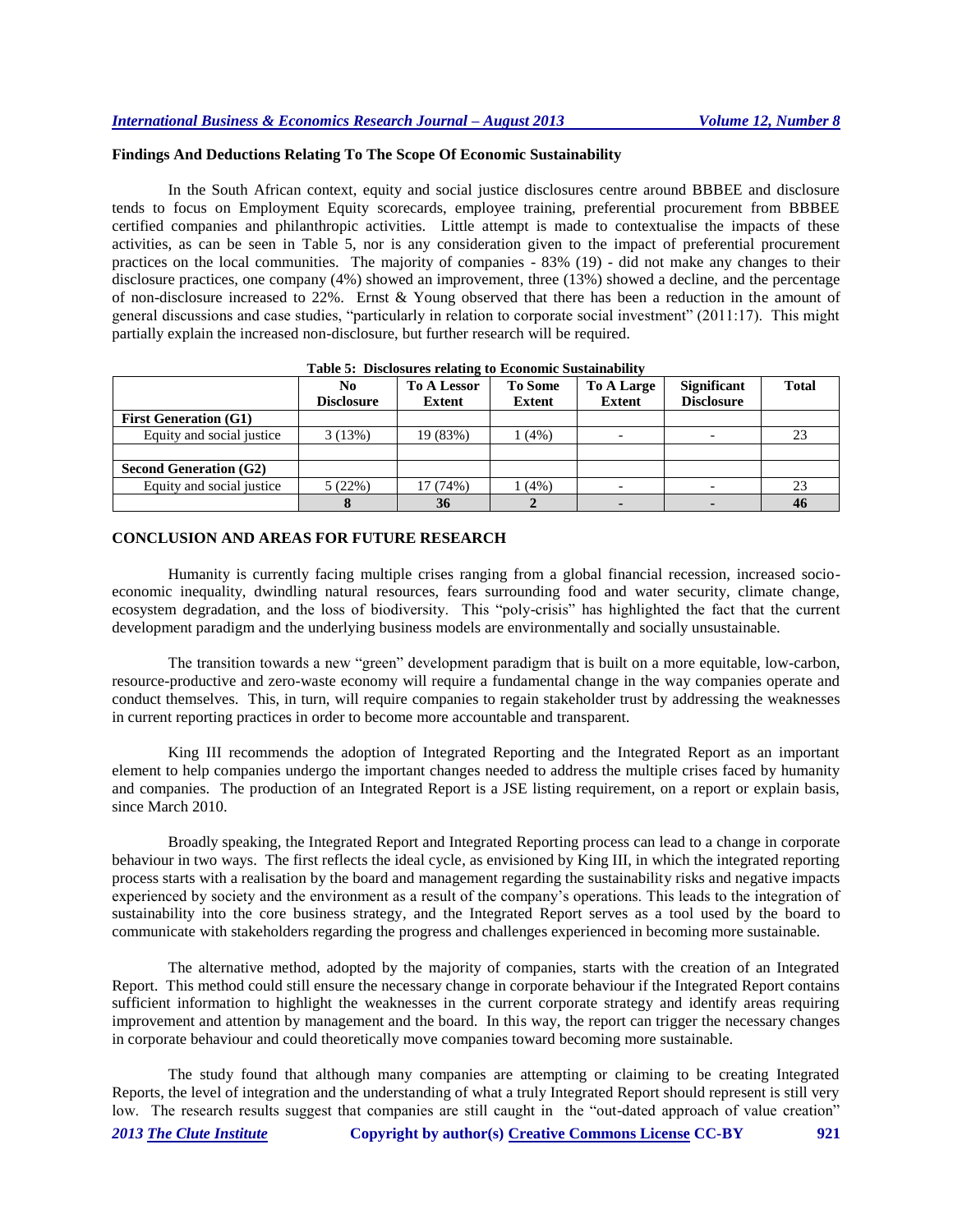(Porter & Kramer, 2011:64) and that few companies have incorporated and understood the importance of environmental and societal influences in achieving long-term success (Hanks & Gardiner, 2012:14).

The Integrated Reporting process is still in the development phase with many companies only now developing methodologies to measure their various impacts. There are a few companies who are clearly committed to Integrated Reporting and their reports are starting to reflect information that can potentially lead to changes in business strategies.

This analysis found that the measurement methodologies employed by the majority of companies are haphazard. Few companies clearly explain how these impacts are reflected in the corporate strategy or attempt to provide a context to explain how they impact not only the business, but society, the environment, and/or the economy. The information contained within these reports is unlikely to lead to fundamental changes within the reporting process and will therefore not lead to the adoption of more sustainable business strategies.

Companies, whose main motivation for producing an Integrated Report is compliance, are more likely to adopt a "tick-box" approach to disclosure, disclosing the minimum information required, without contextualising the information. They are also more likely to only disclose positive impacts.

Future research should focus on developing clear disclosure guidelines regarding all aspects of integrated reporting, especially regarding disclosures relating to materiality, stakeholder engagement, and the sustainable development agenda and impacts. This will assist companies who are currently spending considerable resources and time on improving these processes to get the recognition they deserve by improving the manner in which they are reporting on these activities. It will also force companies who are currently claiming to be producing an Integrated Report but who have not yet voluntarily embarked on the integrated reporting process to adopt prescribed business activities and strategies to enable them to produce the specific and robust data required for the preparation of an Integrated Report.

#### **AUTHOR INFORMATION**

**Anria S. van Zyl** is a qualified Chartered Accountant, currently lecturing Information Systems at undergraduate level at the University of Stellenbosch. She holds a Master's degree in Computer Auditing as well as an MPhil in Environmental Management from the University of Stellenbosch. Email: [avanzyl@sun.ac.za](mailto:avanzyl@sun.ac.za)

# **REFERENCES**

- 1. Accounting for Sustainability (A4S) (2007). Connected Reporting: A practical guide with worked examples.The Prince's Accounting for Sustainability project: London.
- 2. Andriof, J. & McIntosh, M. (2001). *Perspectives on Corporate Citizenship.* United Kingdom: Greenleaf Publishing.
- 3. Barkemeyer, R., Holt, D., Preuss, L. & Tsang, S. (2011). What happened to the "Development" in Sustainable Development? Business Guidelines Two Decades After Brundtland. *Sustainable Development.* [DOI: 10/1102/sc.521].
- 4. Borrini-Feyerabend, G., Pimbert, M., Farvar, M.T., Kothari, A. & Renard, Y. (2004). Co-management of natural resources. In *Sharing Power – Learning by doing in co-management of natural Resources throughout the world*. IIEED & IUCN/CEESP/CMWG: Cenesta, Tehran, pp 64-107.
- 5. Clarke, R.E., Willis, C.B. & Brown, P.J. (2000). A Generic Approach to Policy formulation in South Africa.CSIR Internal Report. CSIR: Pretoria.
- 6. Christian Aid (2004). Behind the Mask: The Real Face of Corporate Social Responsibility.Christina Aid: London.
- 7. Connelly, J. & Smith, G. (2003). Choosing the means. In *Politics and the Environment.* Routledge: London. pp. 157-186.
- 8. Cooper, S.M. & Owen, D.L. (2007). Corporate social reporting and stakeholder accountability: the missing link. *Accounting, Organizations and Society* 23(2007):649-667.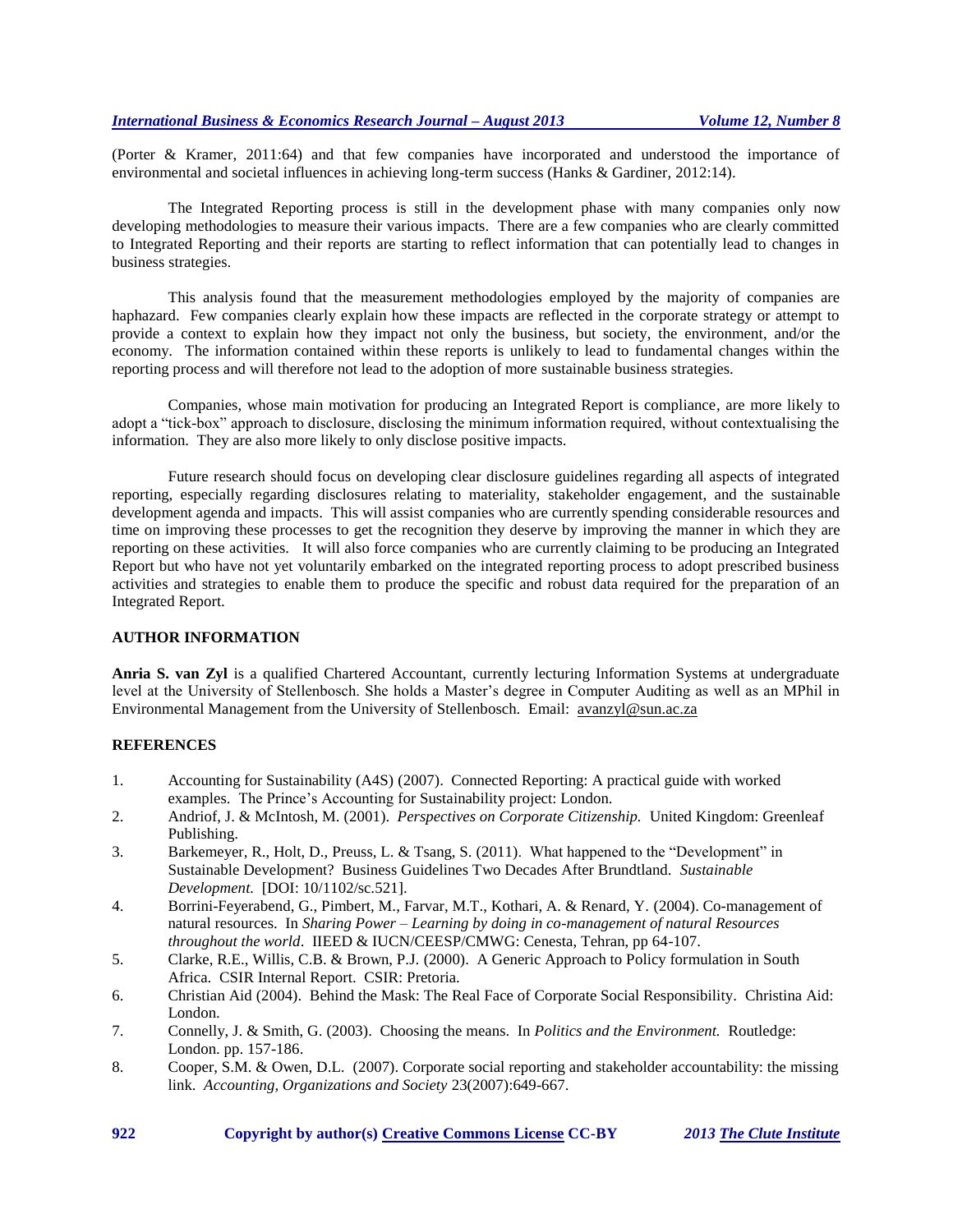- 9. Cuthill, M. (2010). Strengthening the "Social" in Sustainable Development: Developing a Conceptual Framework for Social Sustainability in a Rapid Urban Growth Region in Australia. *Sustainable Development* 18(2010):362-373.
- 10. Daudin, M. & Kadjar, H. (2010). Sustainable procurement reporting by major international groups: Analysis of the external communication of 125 Asian, American and European companies from the Global 500.ORSE & Ecovadis: Paris, France.
- 11. Deloitte (2012). Integrated Reporting: Navigating your way to a truly Integrated Report. Edition 2 February 2012. Deloitte & Touche: Johannesburg.
- 12. Department of Environmental Affairs and Tourism (DEAT) (2010): National Climate Change Response Greenpaper. Retrieved from[: www.environmental.gov.za](http://www.environmental.gov.za/)
- 13. Diamond, J. (2011). *Collapse: How societies choose to fail or succeed.* (New Edition). Penguin Books: New York.
- 14. Eccles, R.G. & Krzus, M.P. (2010). One Report: Integrated Reporting for a Sustainable Strategy. John Wiley & Sons, Inc.: New Jersey.
- 15. Eccles, R.G. & Armbrester, K. (2011). Two Disruptive Ideas Combined: Integrated Reporting in the Cloud. *IESEInsight* 8(first quarter):13-20.
- 16. Economist, The (2009). Triple Bottom-line. It consists of three Ps: profit, people and planet. Retrieved from[: http://www.economist.com/node/14301663](http://www.economist.com/node/14301663)
- 17. Elliott, L. (2004). Global Environmental Governance: Democratization and Local Voices. In *The Global Politics of the Environment.* New York University Press: New York. pp 113-136.
- 18. Ernst & Young (2011). Excellence in Corporate Reporting 2011: A survey of annual reports from South Africa's top 100 companies and top 10 state-owned entities. Ernst & Young: South Africa.
- 19. Fisher-Kowalski, M. (2011). Analysing sustainability transitions as a shift between socio-metabolic regimes. *Environmental Innovation and Societal Transitions* 1(2011): 152-159.
- 20. Glazewski, J. (2005). *Environmental Law in South Africa.* Second Edition. LexisNexis: Durban, South Africa.
- 21. Global Reporting Initiative (GRI) 2011). Sustainability Reporting Guidelines (Version 3.1). GRI: Amsterdam.
- 22. Gore, C. (2010). The global recession of 2009 in a long-term development cycle perspective. *Journal of International Development* 22(2010):714-738.
- 23. Gray, R. & Bebbington, J. (2007). Corporate Sustainability: Accountability or impossible dream? In Atkinson, G., Dietz, S. & Neumayer, E. (eds). *Handbook of Sustainable Development.* Edward Elgar Publishing: Cheltenham, UK. pp. 376-391.
- 24. Gray, R. (2006). Social, environmental and sustainability reporting and organisational value creation? Whose value? Whose creation? *Accounting, Auditing &Accountability Journal* 19(6):793-819.
- 25. Gray, R. (2010). Is accounting for sustainability actually accounting for sustainability… and how would we know? An exploration of narratives of organisations and the planet. *Accounting, Organizations and Society* 35(2010):47-62.
- 26. Gray, R. (2012). Integrated Reporting: Integrated with what and for whom? *The Loop: Issue 5.* Safety, Environment & Quality Management (SEQM). Retrieved from: <http://theloop.seqm.com/2012/02/13/integrated-reporting/>
- 27. Haberl, H., Fisher-Kowalski, M., Krausmann, F., Martinez-Alier, J. & Winiwarter, V. (2011). A Sociometabolic Transition towards Sustainability? Challenges for Another Transformation. *Sustainabile Development* 19(2011):1-14.
- 28. Hanks, J. & Gardiner, L. (2012). Private Sector Opinion Integrated Reporting: Lessons from the South African Experience. A Global Corporate Governance Forum Publication. Issue 25. International Finance Corporation: Washington, DC.
- 29. Institute of Directors (IoD) (2009). 2011/2012 SAIGR Wetgewinghandboek: The King III Report and Code on Governance In South Africa. Volume 3. LexisNexis: Durban.
- 30. Institute of Directors (IoD) (2011). Code for Responsible Investing In South Africa (CRISA). Committee on Responsible Investing by Institutional Investors in South Africa. Retrieved from: [http://www.iodsa.co.za/PRODUCTSSERVICES/KingIIIReportPapersGuidelines/CodeforResponsibleInves](http://www.iodsa.co.za/PRODUCTSSERVICES/KingIIIReportPapersGuidelines/CodeforResponsibleInvestinginSACRISA.aspx) [tinginSACRISA.aspx](http://www.iodsa.co.za/PRODUCTSSERVICES/KingIIIReportPapersGuidelines/CodeforResponsibleInvestinginSACRISA.aspx)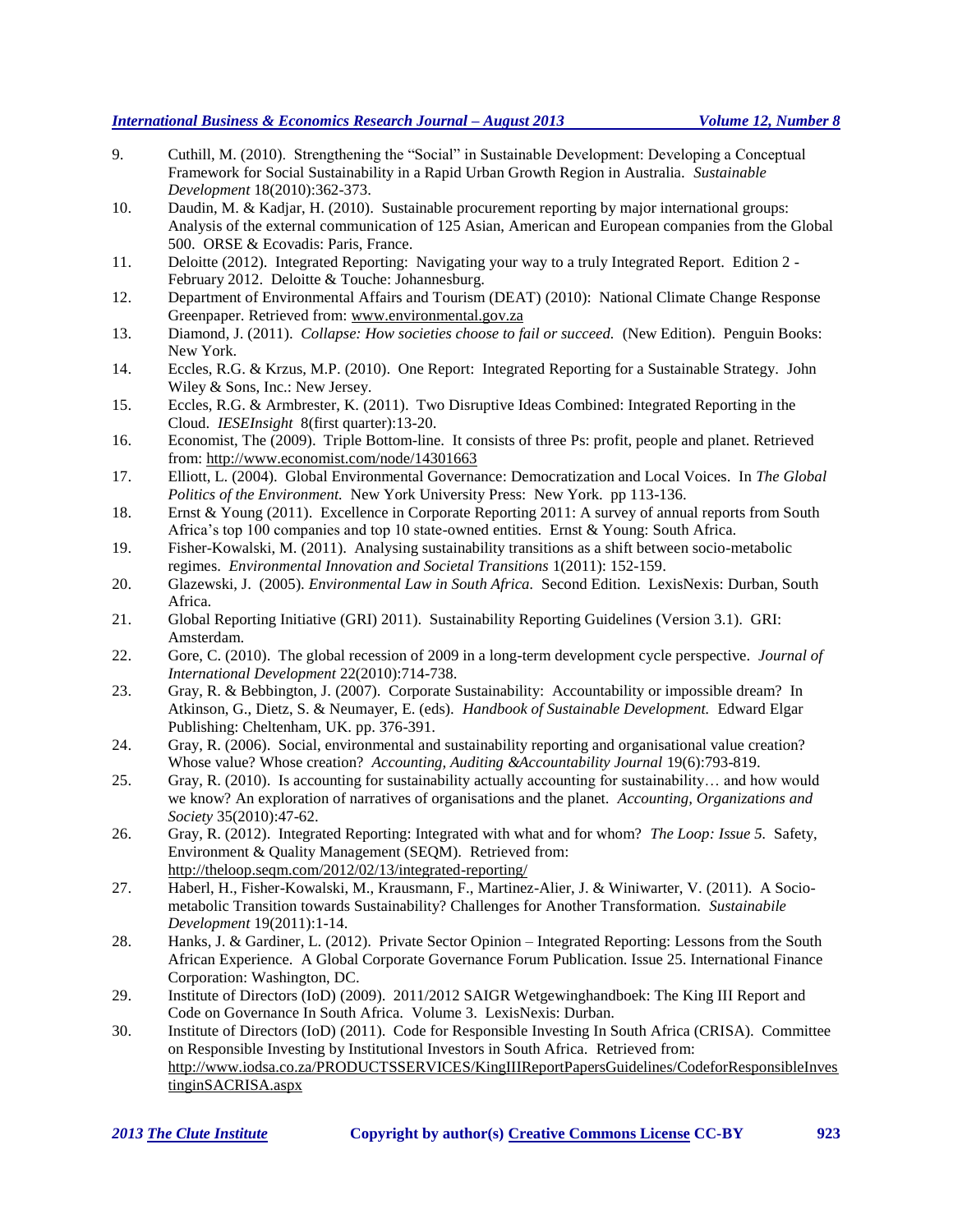- 31. Institute of Directors (IoD) (2012). Practice notes: King III Chapter 9 The Integrated Report. Retrieved from: [http://www.iodsa.co.za/PRODUCTSSERVICES/KingIIIReportPapersGuidelines/KingReport](http://www.iodsa.co.za/PRODUCTSSERVICES/KingIIIReportPapersGuidelines/KingReport%20onCorporateGovernanceinSA/KingIIIPracticeNotes.aspx)  [onCorporateGovernanceinSA/KingIIIPracticeNotes.aspx](http://www.iodsa.co.za/PRODUCTSSERVICES/KingIIIReportPapersGuidelines/KingReport%20onCorporateGovernanceinSA/KingIIIPracticeNotes.aspx)
- 32. Integrated Reporting Committee (IRC) (2011). Framework for Integrated Reporting and the Integrated Report: Discussion Paper. Integrated Reporting Committee of South Africa. Retrieved from: [https://www.saica.co.za/TechnicalInformation/SustainabilityandIntegrated Reporting/](https://www.saica.co.za/TechnicalInformation/SustainabilityandIntegrated%20Reporting/%20TheIRCsDiscussionPaper/tabid/2372/language/en-za/Default.aspx)  [TheIRCsDiscussionPaper/tabid/2372/language/en-za/Default.aspx](https://www.saica.co.za/TechnicalInformation/SustainabilityandIntegrated%20Reporting/%20TheIRCsDiscussionPaper/tabid/2372/language/en-za/Default.aspx)
- 33. International Accounting Standards Board (IASB) (2010). Conceptual Framework for Financial Reporting. Retrieved from: [https://www.iasb.org](https://www.iasb.org/)
- 34. International Integrated Reporting Committee (IIRC) (2011). Towards Integrated Reporting: Communicating Value in the 21<sup>st</sup> Century. International Integrated Reporting Committee. Retrieved from: [www.theiirc.org](http://www.theiirc.org/)
- 35. Johannesburg Stock Exchange (JSE) (2010). Best Performers 2010. JSE and EIRIS. Retrieved from: <http://www.jse.co.za/About-Us/SRI/Results/SRI2010Results.aspx>
- 36. Johannesburg Stock Exchange (JSE) (2011a). Best Performers 2011. JSE and EIRIS. Retrieved from: <http://www.jse.co.za/About-Us/SRI/Results/SRI2011Results.aspx>
- 37. Johannesburg Stock Exchange (JSE) (2011b). SRI Index: Background and Selection Criteria 2011. JSE and EIRIS. Retrieved from: [www.jse.co.za/About-Us/SRI/Criteria.aspx](http://www.jse.co.za/About-Us/SRI/Criteria.aspx)
- 38. King, M.E. (2011). Foreword. In Integrated Reporting Committee (IRC) Framework for Integrated Reporting and the Integrated Report: Discussion Paper. Integrated Reporting Committee of South Africa. Retrieved from: [http://www.sustainailitysa.org](http://www.sustainailitysa.org/)
- 39. Kotzé, L.J. (2009). Environmental Governance. In Paterson, A. & Kotzé, L.J. (eds) *Environmental Compliance and Enforcement in South Africa: Legal Perspectives.* Juta Law: Claremont: South Africa. pp. 103-125.
- 40. Maathai, W. (2009). *The Challenge for Africa: A new Vision.* Random House: London.
- 41. Marx, B. & van Dyk, V. (2011). Sustainability reporting at large public sector entities in South Africa. *SA Journal of Accounting Research* 25(1):103-127.
- 42. Massie, R.K. (2010). *Accounting and Accountability: Integrated Reporting and the Purpose of the Firm.*  In Eccles, R.G, Cheng, B. & Saltzman D. (eds) 2010. *The Landscape of Integrated Reporting: Reflections and next steps.* Harvard Business School: Cambridge.
- 43. Milne, M.J., Ball, A. & Gray, R. (2005). From soothing palliatives and towards ecological literacy: A critique on the Triple Bottom-line. Unpublished. Presented at the  $16<sup>th</sup>$  International Conference on Social and Environmental Accounting Research, 30 March – 1 April 2005. Retrieved from: <http://otago.ourarchive.ac.nz/handle/10523/1551>
- 44. Munshi, D. & Kurian, P. (2005). Imperializing spin cycles: A postcolonial look at public relations, greenwashing, and the separation of publics. *Public Relations Review* 31:513-520.
- 45 National Treasury (2010). Discussion Paper for public comment Reducing Greenhouse Gas Emissions: The Carbon Tax Option. Retrieved from: [www.treasury.gov.za](http://www.treasury.gov.za/)
- 46. Norman, W. & MacDonald, C. (2004). Getting to the Bottom of "Triple Bottom-line". *Business Ethics Quarterly* 14(2):243-262.
- 47. Perez, C. (2009). The double bubble at the turn of the century: technological roots and structural implications. *Cambridge Journal of Economics* 33:779-805.
- 48. Perez, C. (2010). The Advance of Technology and Major Bubble Collapses: Historical Regularities and Lessons for Today.Paper presented at the Engelsberg Seminar on the Future of Capitalism. Une. Ax:son Foundation: Sweden.
- 49. Porter, M.E. & Kramer, M.R. (2006). Strategy & Society: The Link Between Competitive Advantage and Corporate Social Responsibility. *Harvard Business Review*. May, pp 78-92.
- 50. Porter, M.E. & Kramer, M.R. (2011). The Big Idea: Creating Shared Value: How to reinvent capitalismand unleash a wave of innovation and growth. *Harvard Business Review.* January-February. pp 63-77.
- 51. Prince of Whales (2006). Speech by His Royal Highness, Prince of Wales on the launch of the Accounting for Sustainability Project, 6 December 2006. Retrieved from: <http://www.accountingforsustainability.org.uk/files/pdf/A4S%20HRH%20Speech.pdf>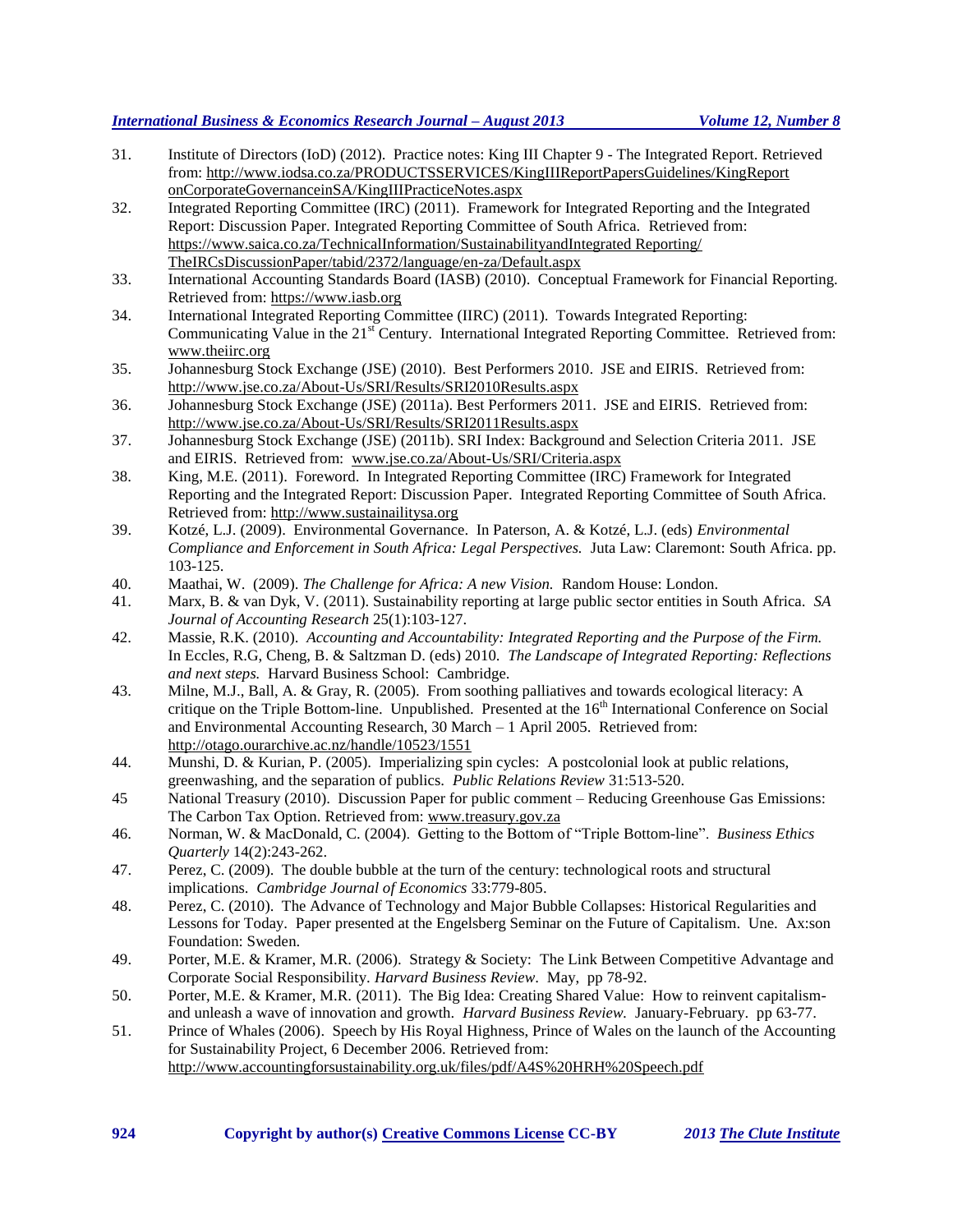- 52. Robb, G., Tyler, E. & Cloete, B. (2010). Carbon trading or carbon tax? Weighing up South Africa's mitigation options. In Winkler, H., Marquard, A. & Jooste, M. (eds). Putting a price on carbon: Economic instruments to mitigate climate change in South Africa and other developing countries.Proceedings of the conference held at the University of Cape Town 23-24 March 2010. Energy and Research Centre, University of Cape Town: Cape Town. pp 196-213.
- 53. Roberts, S., Keeble, J. and Brown, D. (2002). *The Business Case for Corporate Citizenship*. Arthur D. Little: Business in the Community. Retrieved from: http://www.adlittle.co.uk/publications uk.html? extsearch=business+case+for+corporate
- 54. Schneider, A. & Meins, E. (2011). Two Dimensions of Corporate Sustainability Assessment: Towards a Comprehensive Framework. *Business Strategy and the Environment* 2011. Retrieved from: wileyonlinelibrary.com
- 55. Spence, C. & Gray, R. (2007). Social and environmental reporting and the business case. Certified Accountants Educational Trust: London.
- 56. South Africa, (1996). Constitution of the Republic of South Africa no 108, 1996.Government Printer: Pretoria.
- 57. South Africa, (1998). National Environmental Management Act no 107, 1998.Government Printer: Pretoria.
- 58. South Africa, (2000). The Promotion of Access to Information Act 2, 2000. Government Printer: Pretoria.
- 59. Swilling, M.& Annecke, E. (2012). *Just Transitions: Explorations of sustainability in an unfair world.*  UCT Press: Cape Town.
- 60. Tapscott, D. (2010). Foreword. In Eccles, R.G. & Krzus, M.P. *One Report: Integrated Reporting for a Sustainable Strategy.* John Wiley & Sons, Inc.: New Jersey. pp ix – xiv.
- 61. Terry, G. (2008). *Green: Why corporate leaders need to embrace sustainability to ensure future profitability.* The South African Institute of Chartered Accountants: Kengray, South Africa.
- 62. U.N. (2012a). Resilient people, resilient planet: a future worth choosing.  $66<sup>th</sup>$  session. Agenda item 19(a): Sustainable development: Implementation of Agenda 21, the Programme for the Further Implementation of Agenda 21 and the outcomes of the World Summit on Sustainable Development. U.N. General Assembly: New York. Retrieved from: http://www.un.org/ga/search/view\_doc.asp?symbol= A/66/700
- 63. U.N. (2012b). The future we want. Agenda item 10: Outcome of the RIO+20 conference. U.N. Conference on sustainable Development. Rio de Janeiro, Brazil. 20-22 June 2012. Retrieved from: <http://rio20.net/en/iniciativas/the-future-we-want-final-document-of-the-rio20-conference>
- 64. Visser, W., Matten, D., Pohl, M. & Tolhurst, N. (2010). *The A-Z of Corporate Social Responsibility.* John Wiley & Sons, Inc.: Chichester, United Kingdom.
- 65. Visser, W. (2011a). The Age of Responsibility: CSR 2.0 and the New DNA of Business. *Journal of Business Systems, Governance and Ethics* 5(3):7-22.
- 66. Visser, W. (2011b). *The Age of Responsibility: CSR 2.0 and the New DNA of Business.* John Wiley & Sons: Chichester, United Kingdom.
- 67. Zukang, S. (2011). Overview. In UN World Economic and Social Survey 2011: The Great Green Technological Transformation.United Nations Department of Economic and Social Affairs: New York.